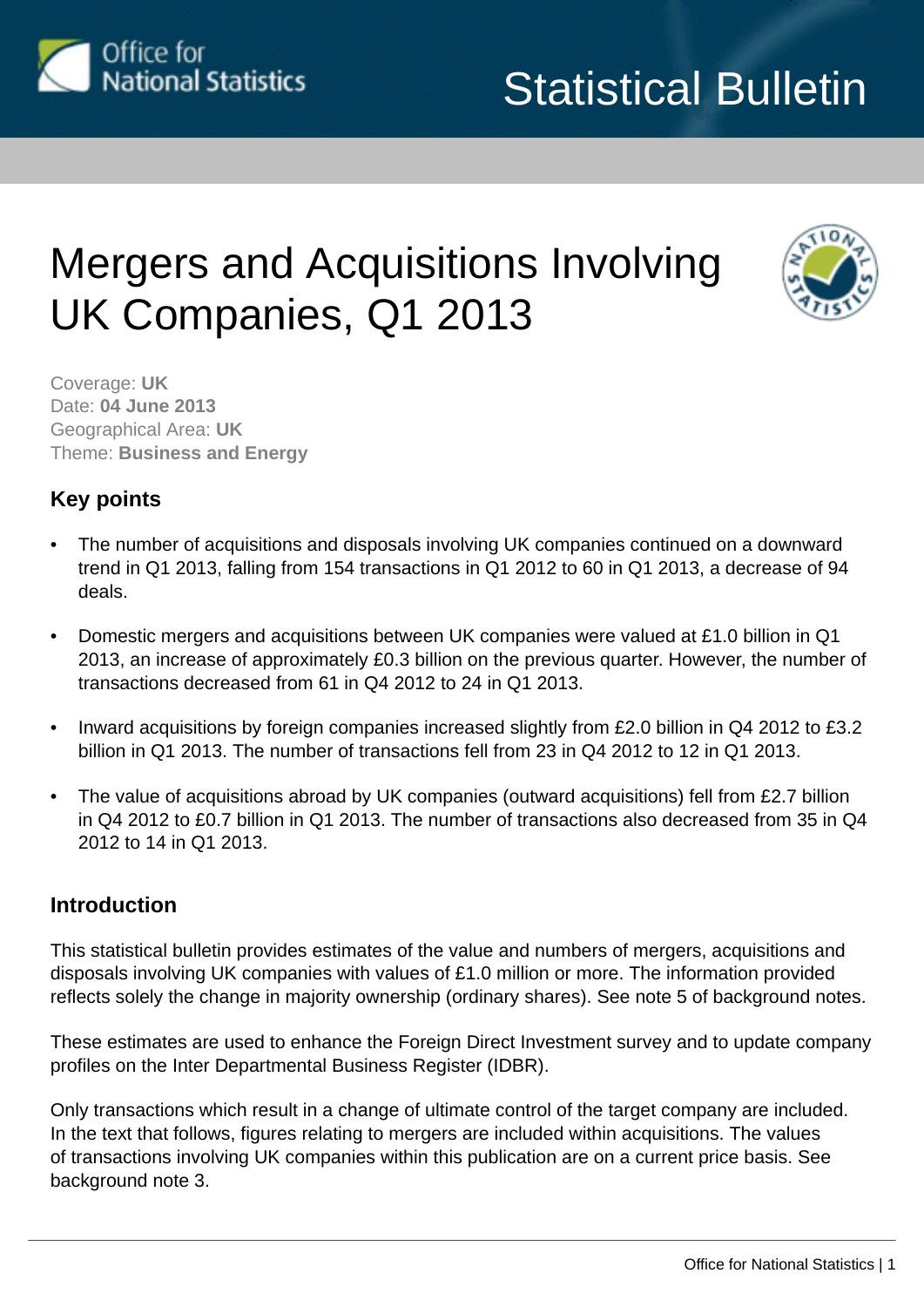## **User engagement**

We are constantly aiming to improve this release and its associated commentary. We would welcome any feedback you might have and would be particularly interested in knowing how you make use of these data to inform our work. Please contact us via email: [m&a@ons.gsi.gov.uk](mailto:m&a@ons.gsi.gov.uk) or telephone Ciara Williams on +44 (0)1633 456455.

## **Summary**

## **Total UK and cross border M&A volumes have declined**



During Q1 2013 the total number of domestic and cross border M&A deals involving UK companies fell by 61% when compared with Q1 of 2012. Furthermore, Q1 2013 witnessed the lowest number of transactions seen since the financial crisis of 2008 and far fewer large deals completed during this period.

External commentators such as [Thomson Reuters](http://hereisthecity.com/2013/04/03/thomson-reuters-mergers-acquisitions-review-first-quarter-2/) and [Experian](http://www.experian.co.uk/assets/consumer-information), are also reporting that Q1 2013 was the slowest quarter for mergers and acquisitions activity for some time.

## **Uncertainty continues in UK market by companies at home and abroad**

Q1 2013 saw a significant number of domestic companies entering administration, such as Blockbuster, Jessops, Republic, HMV and Ethel Austin.

Although there may be some signs of improving economic conditions in early 2013, the overall situation remains challenging. UK GDP grew by 0.3% quarter-on-quarter in the first quarter. However, growth in household consumption remains weak.

The value of inward investment increased slightly in Q1 2013 from the previous quarter even though the number of transactions almost halved. The average value of these transactions increased compared with the final quarter of 2012. This decline in deal activity could be an indicator that the economic conditions may be deterring potential investors.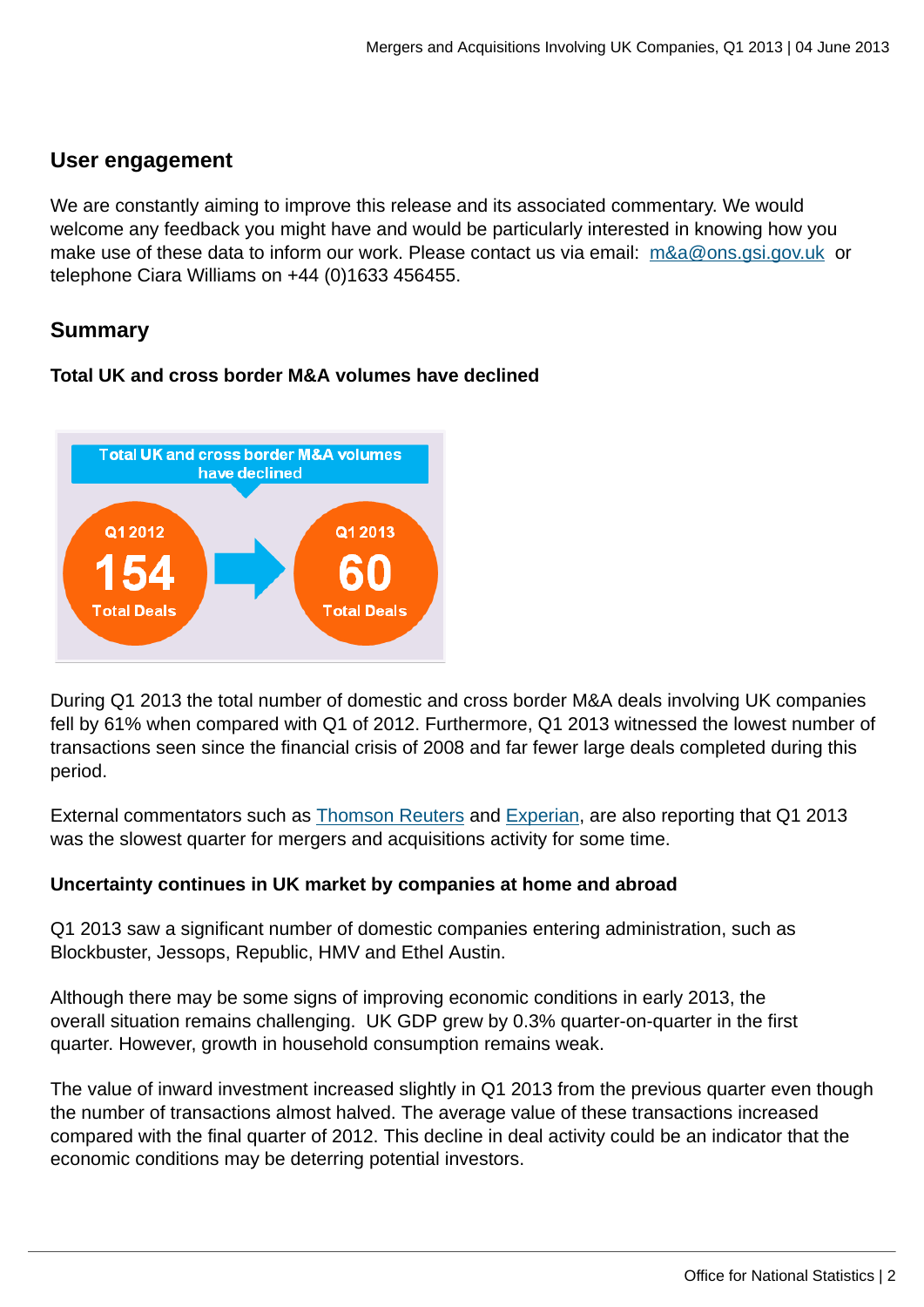## **UK companies continue to remain cautious investing abroad**

During Q1 2013, UK outward M&A activity went even further into decline, reaching its lowest levels since the series began in 1987. The International Money Fund (IMF) observed improving global financial conditions over the six months to April 2013 in their latest [Financial Stability Report.](http://www.imf.org/External/Pubs/FT/GFSR/2013/01/pdf/text.pdf) While there have been improvements in financial market confidence and the economic outlook is becoming more favourable, the IMF concludes that continued improvements are required to prevent the re-emergence of financial risks.

[Euro Area GDP](http://epp.eurostat.ec.europa.eu/cache/ITY_PUBLIC/2-15052013-AP/EN/2-15052013-AP-EN.PDF) is estimated to have fallen by 0.2% quarter-on-quarter in Q1 2013, continuing the flat trend of economic growth. External analysts suggest that [US](http://www.bbc.co.uk/news/business-22307765) economic growth may be weakening. Therefore, UK companies may be cautious when assessing M&A opportunities overseas given broadly flat domestic demand in the UK and the economic conditions in traditional UK M&A markets.

|         | <b>Acquisitions in</b><br>the UK by other<br>UK companies <sup>1</sup><br>(domestic<br>acquisitions) |              | <b>Acquisitions in</b><br>the UK by foreign<br>comparies <sup>1</sup><br>(inward<br>acquisitions) |              | (outward      | <b>Acquisitions</b><br>abroad by UK<br>comparies <sup>1</sup><br>acquisitions) |  |  |
|---------|------------------------------------------------------------------------------------------------------|--------------|---------------------------------------------------------------------------------------------------|--------------|---------------|--------------------------------------------------------------------------------|--|--|
|         | <b>Number</b>                                                                                        | <b>Value</b> | <b>Number</b>                                                                                     | <b>Value</b> | <b>Number</b> | <b>Value</b>                                                                   |  |  |
| 2002    | 430                                                                                                  | 25.2         | 117                                                                                               | 16.8         | 262           | 26.6                                                                           |  |  |
| 2003    | 558                                                                                                  | 18.7         | 129                                                                                               | 9.3          | 243           | 20.7                                                                           |  |  |
| 2004    | 741                                                                                                  | 31.4         | 178                                                                                               | 30.0         | 305           | 18.7                                                                           |  |  |
| 2005    | 769                                                                                                  | 25.1         | 242                                                                                               | 50.3         | 365           | 32.7                                                                           |  |  |
| 2006    | 779                                                                                                  | 28.5         | 259                                                                                               | 77.7         | 405           | 37.4                                                                           |  |  |
| 2007    | 869                                                                                                  | 26.8         | 269                                                                                               | 82.1         | 441           | 57.8                                                                           |  |  |
| 2008    | 558                                                                                                  | 36.5         | 252                                                                                               | 52.6         | 298           | 29.7                                                                           |  |  |
| 2009    | 286                                                                                                  | 12.2         | 112                                                                                               | 32.0         | 118           | 10.1                                                                           |  |  |
| 2010    | 325                                                                                                  | 12.6         | 212                                                                                               | 36.6         | 199           | 12.4                                                                           |  |  |
| 2011    | 373                                                                                                  | 8.1          | 237                                                                                               | 33.0         | 286           | 50.2                                                                           |  |  |
| 2012    | 266                                                                                                  | 3.4          | 161                                                                                               | 17.4         | 122           | 17.9                                                                           |  |  |
|         |                                                                                                      |              |                                                                                                   |              |               |                                                                                |  |  |
| 2011 Q1 | 76                                                                                                   | 1.5          | 54                                                                                                | 5.8          | 70            | 19.8                                                                           |  |  |
| 2011 Q2 | 94                                                                                                   | 3.3          | 68                                                                                                | 9.7          | 75            | 11.0                                                                           |  |  |

## **Table A: Number and value of mergers and acquisitions involving UK companies, by year and by quarter**

Values in £ billion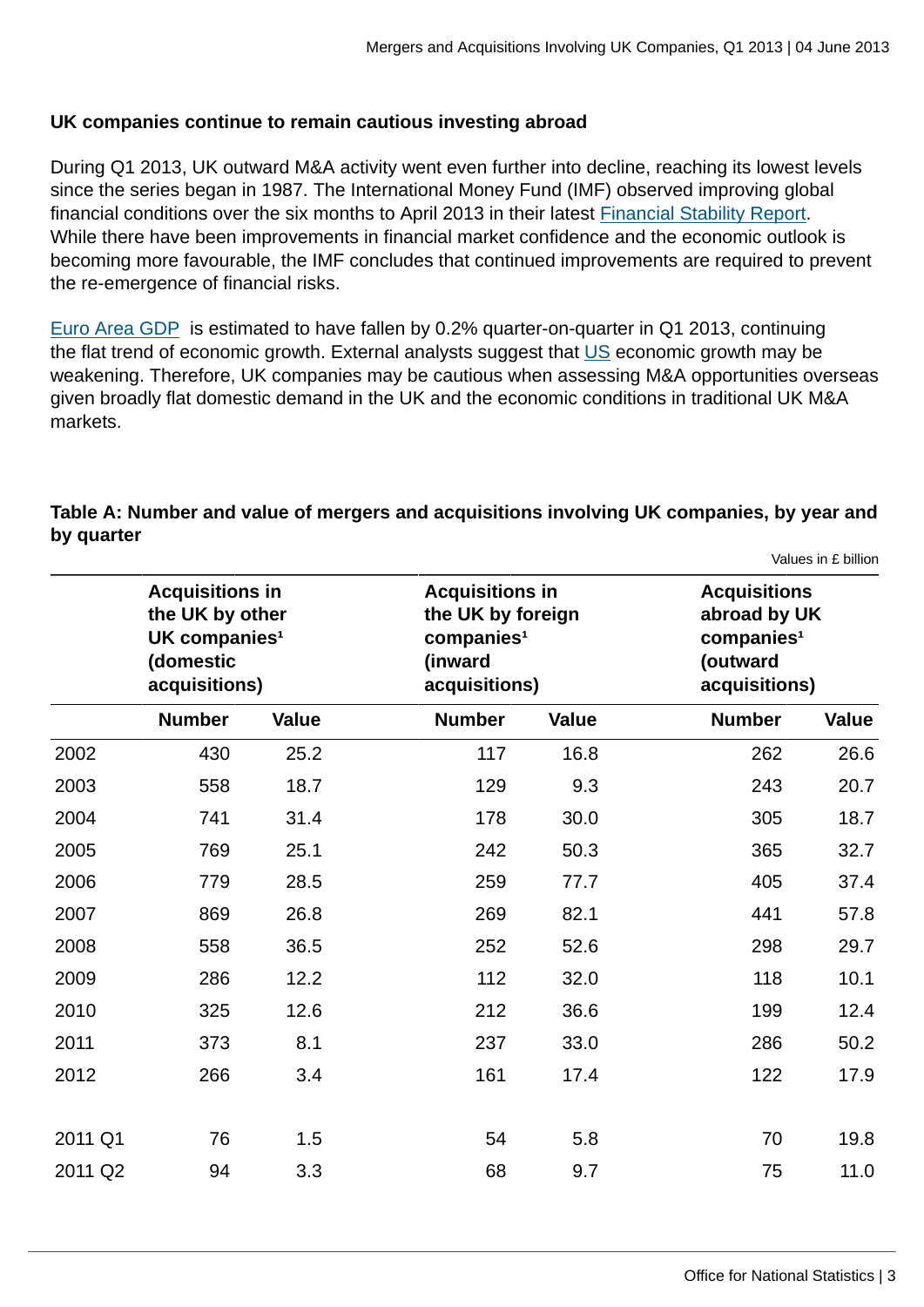|         | <b>Acquisitions in</b><br>the UK by other<br>UK companies <sup>1</sup><br>(domestic<br>acquisitions) |              | <b>Acquisitions in</b><br>the UK by foreign<br>comparies <sup>1</sup><br>(inward<br>acquisitions) |              | (outward      | <b>Acquisitions</b><br>abroad by UK<br>companies <sup>1</sup><br>acquisitions) |  |  |
|---------|------------------------------------------------------------------------------------------------------|--------------|---------------------------------------------------------------------------------------------------|--------------|---------------|--------------------------------------------------------------------------------|--|--|
|         | <b>Number</b>                                                                                        | <b>Value</b> | <b>Number</b>                                                                                     | <b>Value</b> | <b>Number</b> | <b>Value</b>                                                                   |  |  |
| 2011 Q3 | 97                                                                                                   | 1.5          | 68                                                                                                | 5.1          | 77            | 6.8                                                                            |  |  |
| 2011 Q4 | 106                                                                                                  | 1.8          | 47                                                                                                | 12.4         | 64            | 12.6                                                                           |  |  |
| 2012 Q1 | 62                                                                                                   | 1.1          | 51                                                                                                | 4.2          | 25            | 0.8                                                                            |  |  |
| 2012 Q2 | 81                                                                                                   | 1.0          | 48                                                                                                | 2.5          | 41            | 6.2                                                                            |  |  |
| 2012 Q3 | 62                                                                                                   | 0.6          | 39                                                                                                | 8.8          | 21            | 8.2                                                                            |  |  |
| 2012 Q4 | 61                                                                                                   | 0.7          | 23                                                                                                | 1.9          | 35            | 2.7                                                                            |  |  |
| 2013 Q1 | 24                                                                                                   | 1.0          | 12                                                                                                | 3.2          | 14            | 0.7                                                                            |  |  |

**Table source:** Office for National Statistics

### **Table notes:**

1. 2012 Q1 to Q4 have been revised, 2013 Q1 is provisional. See background notes 4, 5 and 6.

## **Download table**

**XLS** [XLS format](http://www.ons.gov.uk:80/ons/rel/international-transactions/mergers-and-acquisitions-involving-uk-companies/q1-2013/prt-m-a-table-a.xls) (33.5 Kb)

## **Further analysis: Transactions in the UK by other UK companies**

This section illustrates the value and number of acquisitions in the UK by other UK companies.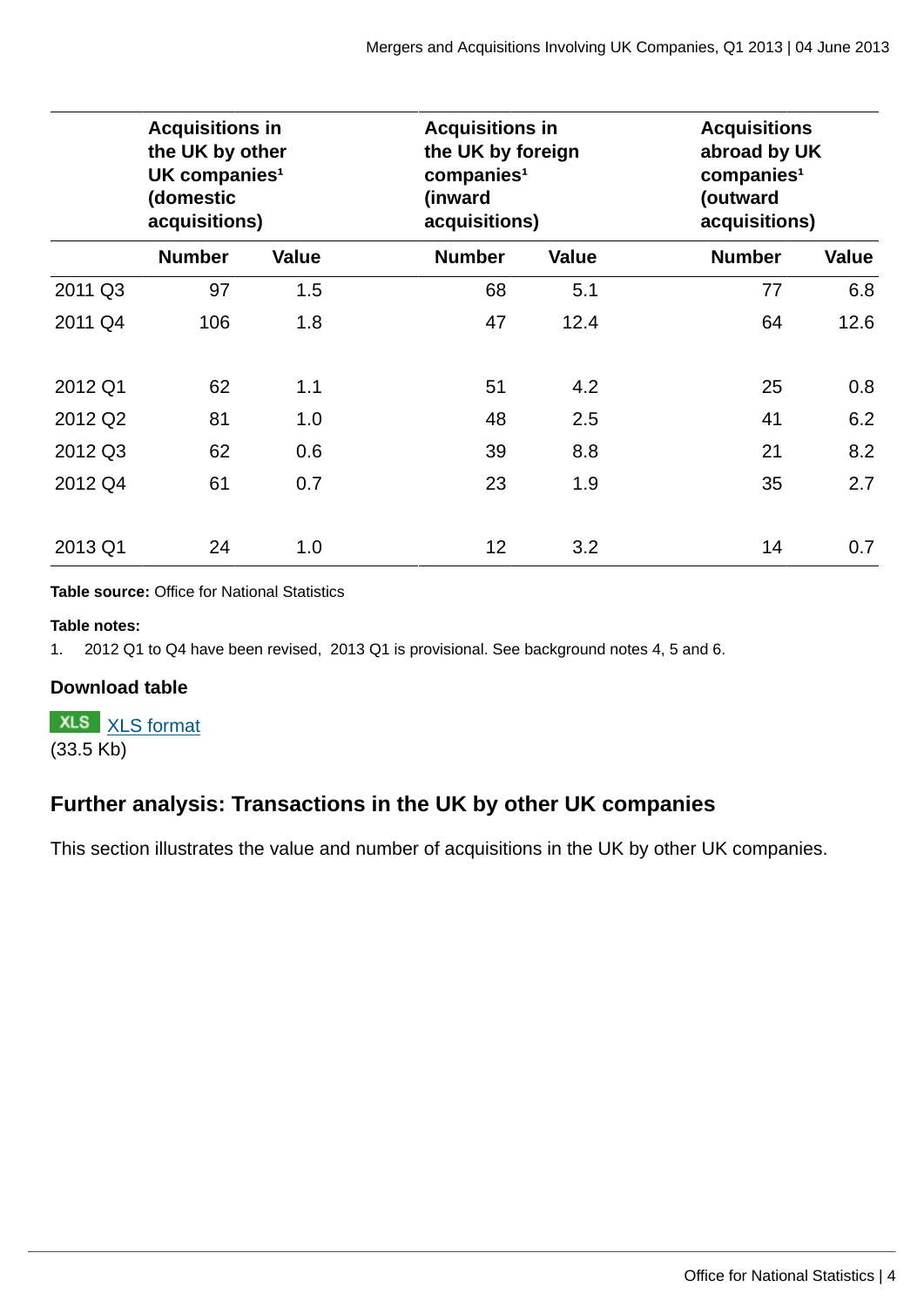

The value of acquisitions in the UK by other UK companies (domestic acquisitions) rose slightly between the final quarter of 2012 and the first quarter of 2013, from £0.7 billion to £1.0 billion. The pattern over these two quarters is similar to that recorded over Q1 and Q2 2012.

The number of domestic acquisitions decreased between Q4 2012 and Q1 2013. There were 61 acquisitions of UK companies by other UK companies in Q4 2012 compared with 24 in Q1 2013, a decrease of 61%.This is the lowest number of domestic acquisitions since ONS began collecting quarterly data in 1969. Of these acquisitions, there were 17 acquisitions of independent companies (71% of the total number of deals) and seven transactions by company groups involving their subsidiaries (29%).

The most significant domestic acquisitions in Q1 2013 were the acquisition by London & Stamford Property Plc of Metric Property Investments Plc for £0.2 billion and the acquisition by Advanced Computer Software Group Ltd of CSG Equity Co Ltd for a value of £0.1 billion.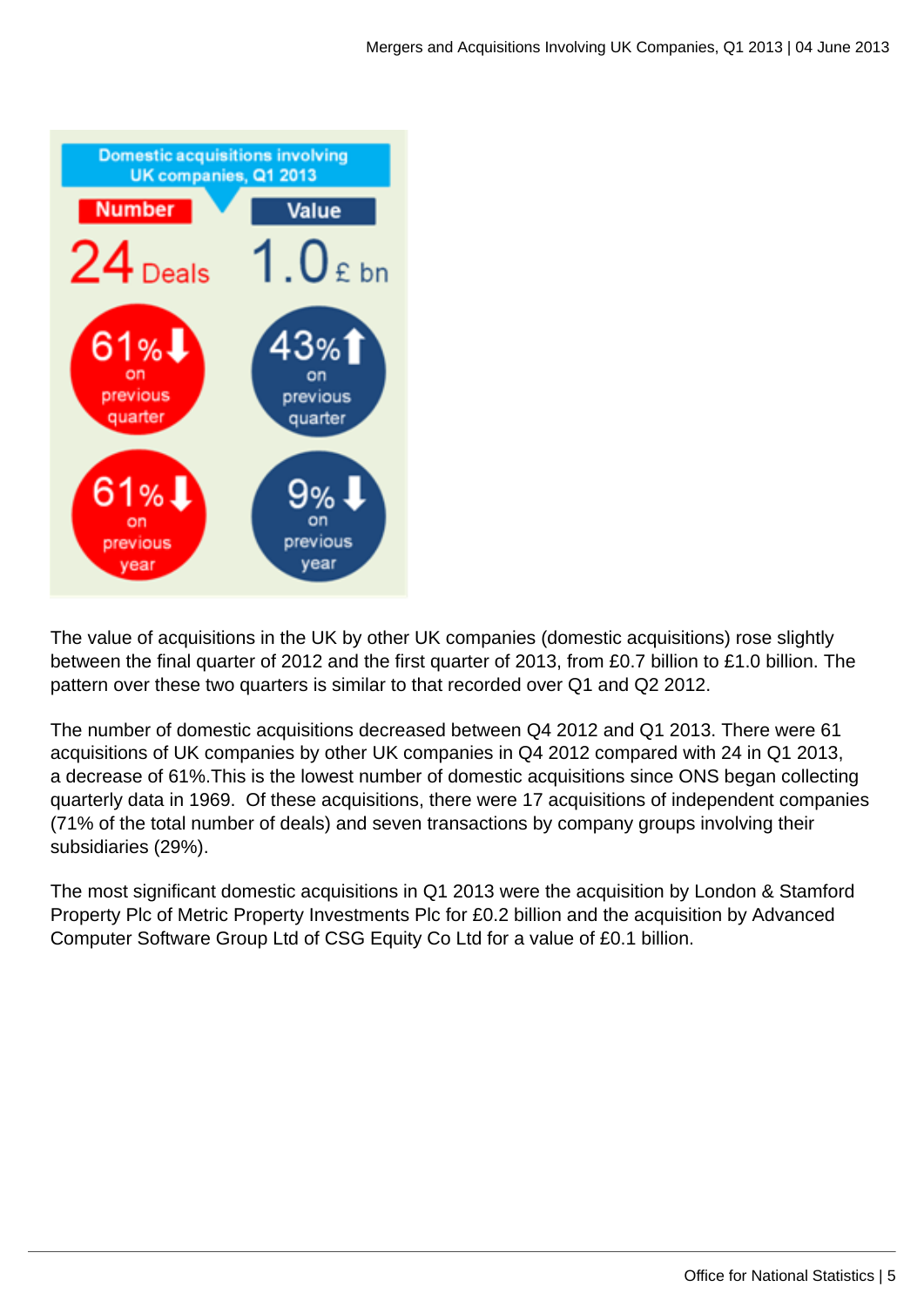

**Figure 1: Value of acquisitions of UK companies by other UK companies**

Source: Office for National Statistics

### **Notes:**

- 1. At Q1 2010 the deal identification threshold was raised from £0.1 million to £1.0 million. There is therefore a negligible discontinuity in the value of transactions reported in the table above.
- 2. All values are at current prices (see Background Notes for definition).

## **Download chart**

**XLS** [XLS format](http://www.ons.gov.uk:80/ons/rel/international-transactions/mergers-and-acquisitions-involving-uk-companies/q1-2013/chd-m-a-fig-1.xls) (34 Kb)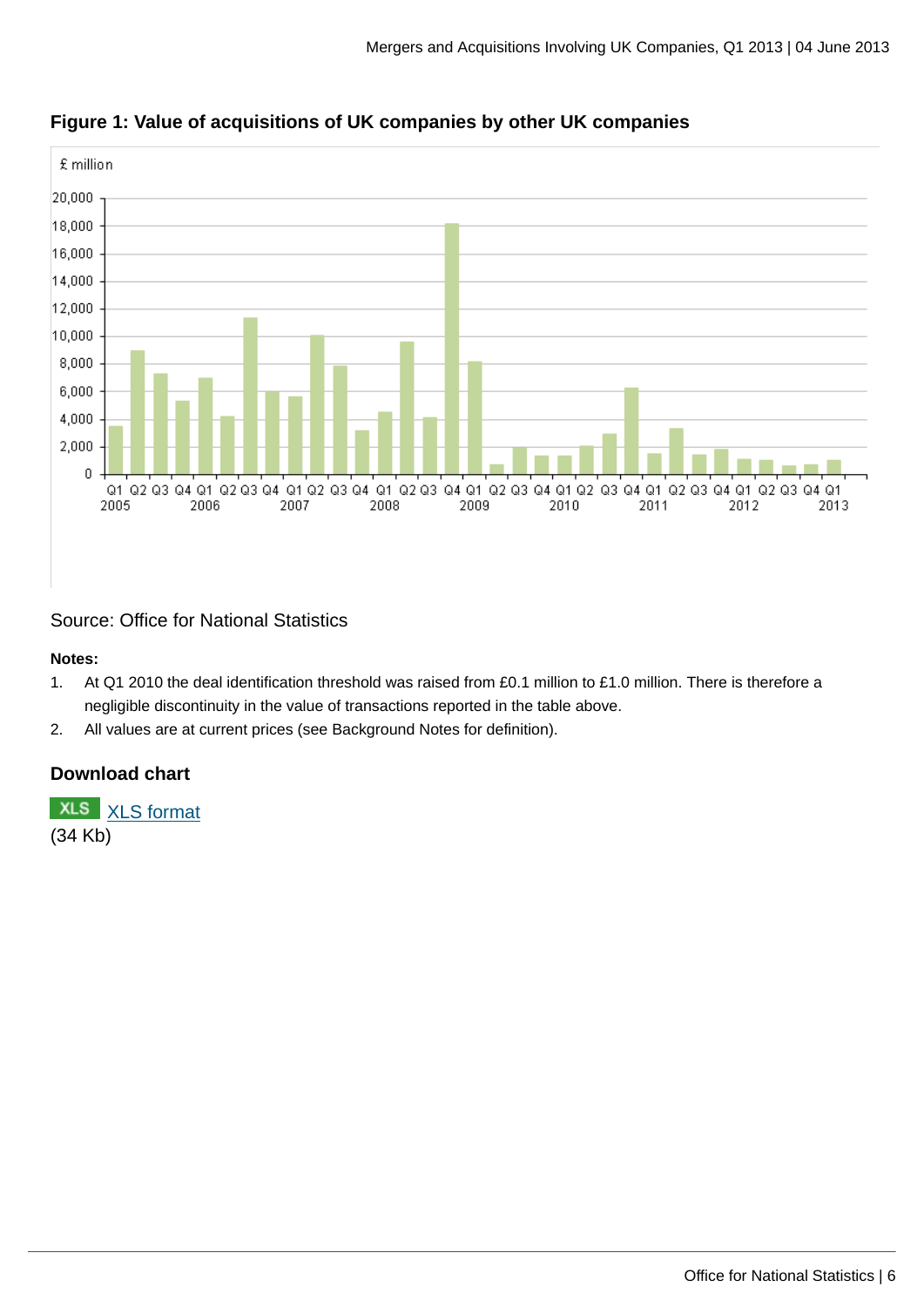

**Figure 2: Number of acquisitions in the UK by other UK companies**

Source: Office for National Statistics

### **Notes:**

1. At Q1 2010 the deal identification threshold for the mergers and acquisitions surveys was raised from £0.1million to £1.0million. There is therefore a discontinuity in the number of transactions reported as illustrated above.

## **Download chart**

**XLS** [XLS format](http://www.ons.gov.uk:80/ons/rel/international-transactions/mergers-and-acquisitions-involving-uk-companies/q1-2013/chd-m-a-fig-2.xls)

(33.5 Kb)

## **Further analysis: Transactions in the UK by foreign companies**

This section illustrates the value and number of acquisitions and disposals in the UK by foreign companies.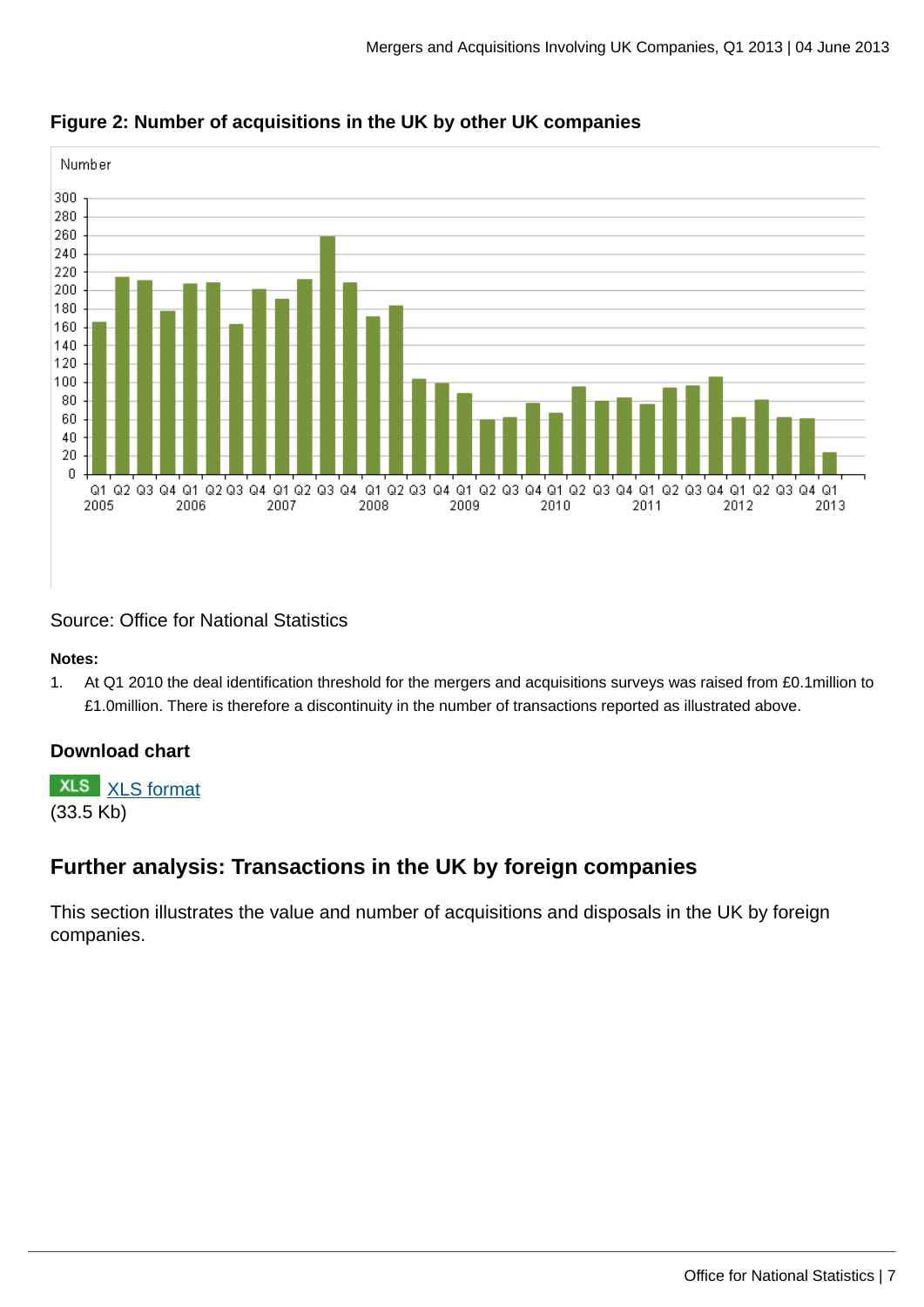

The value of acquisitions in the UK by foreign companies (inward investment) increased between Q4 2012 and Q1 2013, from £2.0 billion to £3.2 billion, an increase of 68%. One significant transaction was the acquisition of Aegis Group Plc of the UK by Dentsu Inc of Japan.

There were 12 acquisitions of majority ownership of UK companies by foreign companies in Q1 2013, down from 23 in the previous quarter. However, compared with the same quarter of the previous year, the number of acquisitions of UK companies in Q1 2013 has fallen by 39 deals.

Both the number and value of inward disposals decreased in the first quarter of 2013 to the lowest levels on record. There were three disposals with a total value of £80 million in Q1 2013 compared with eight disposals worth £1.2 billion in the previous quarter, a decrease in the value of transactions of 93%.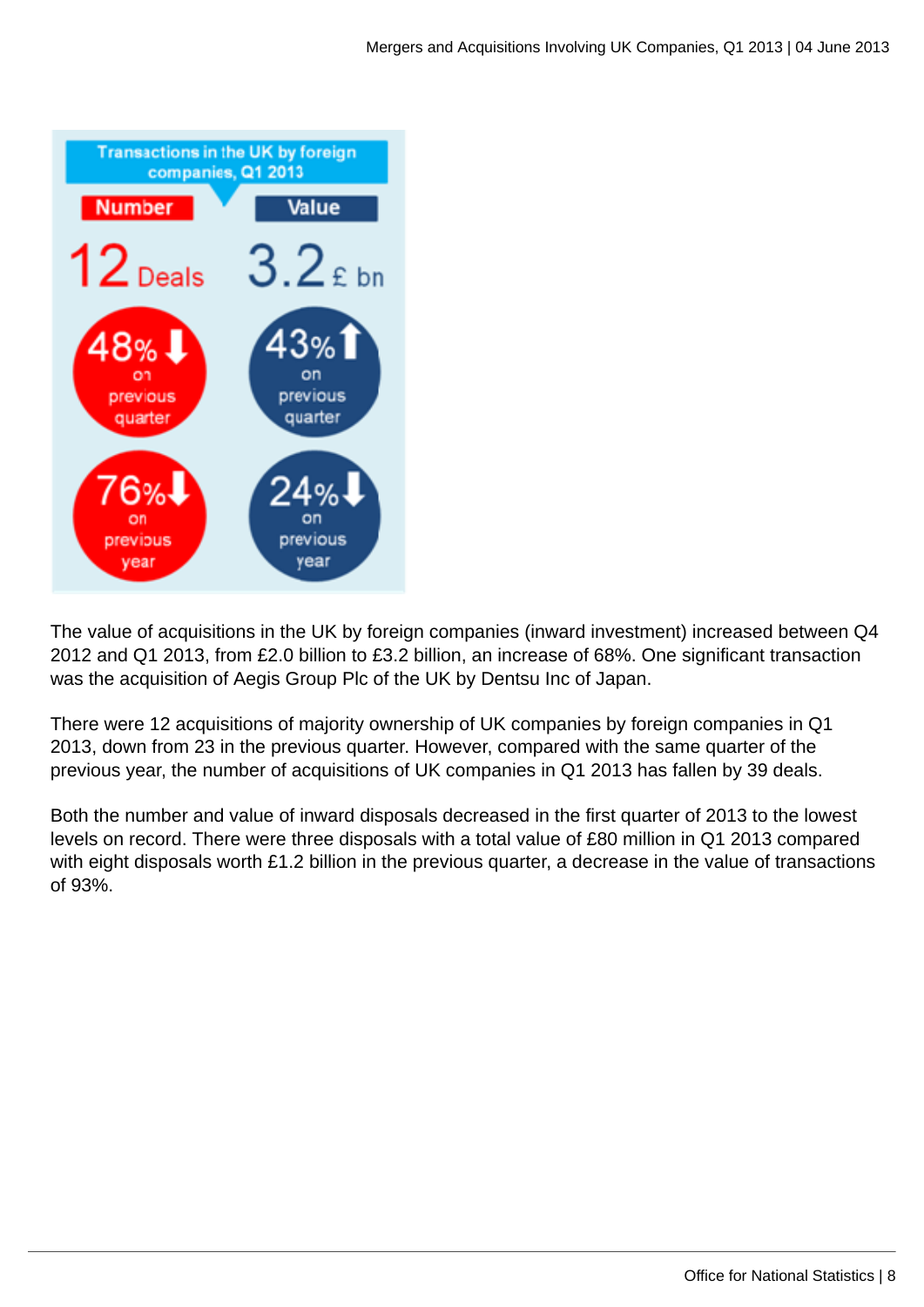



Source: Office for National Statistics

### **Notes:**

- 1. At Q1 2010 the deal identification threshold was raised from £0.1 million to £1.0 million. There is therefore a negligible discontinuity in the value of transactions reported in the table above.
- 2. All values are at current prices (see Background Notes for definition).

## **Download chart**

**XLS** [XLS format](http://www.ons.gov.uk:80/ons/rel/international-transactions/mergers-and-acquisitions-involving-uk-companies/q1-2013/chd-m-a-fig-3.xls) (35.5 Kb)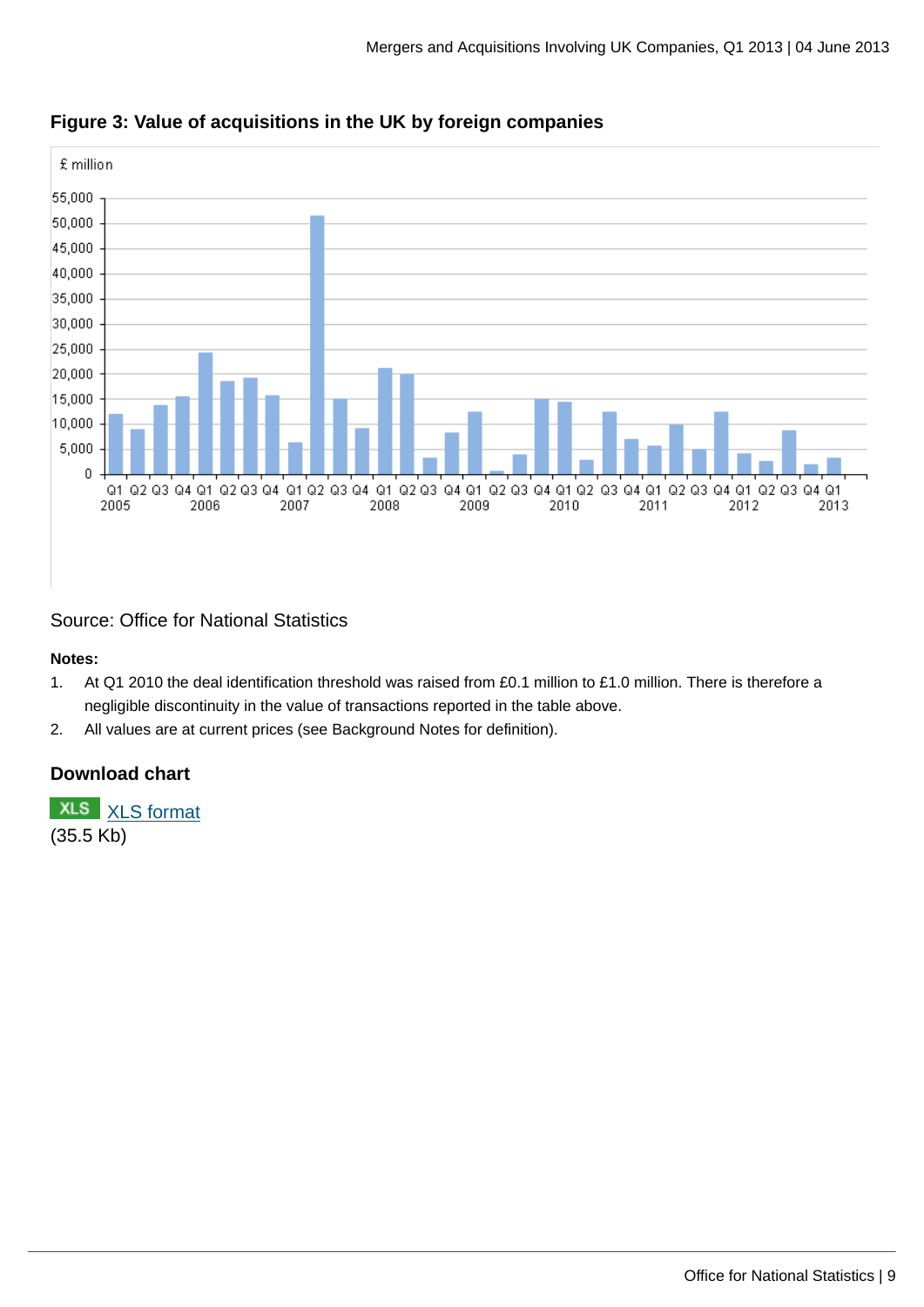

## **Figure 4: Number of acquisitions in the UK by foreign companies**

Source: Office for National Statistics

### **Notes:**

1. At Q1 2010 the deal identification threshold for the mergers and acquisitions surveys was raised from £0.1million to £1.0million. There is therefore a discontinuity in the number of transactions reported as illustrated above.

## **Download chart**

**XLS** [XLS format](http://www.ons.gov.uk:80/ons/rel/international-transactions/mergers-and-acquisitions-involving-uk-companies/q1-2013/chd-m-a-fig-4.xls)

(33.5 Kb)

## **Further analysis: Transactions abroad by UK companies**

This section illustrates the value and number of acquisitions and disposals abroad by UK companies.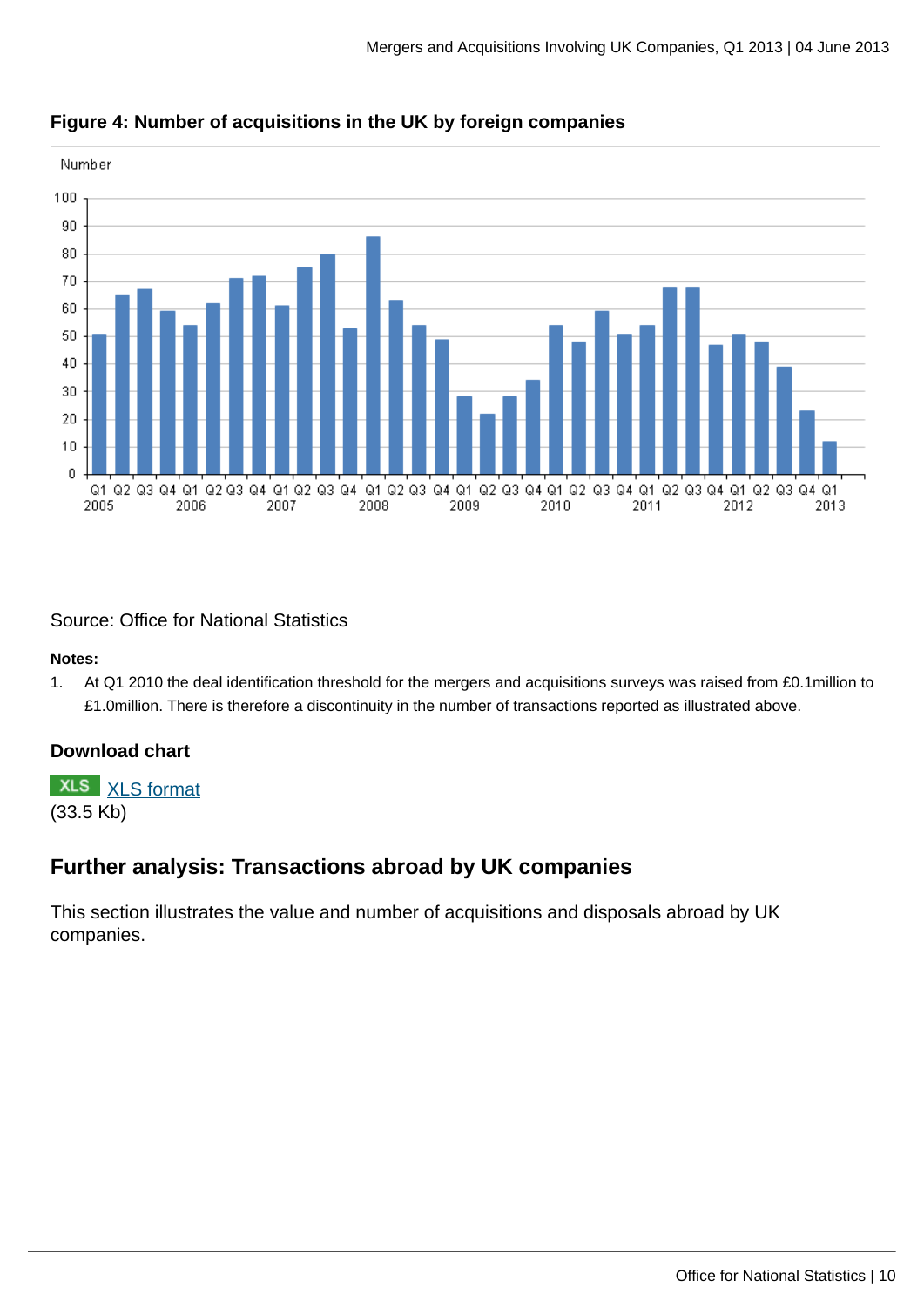

The value of outward acquisitions abroad undertaken by UK companies fell considerably, from £2.7 billion in Q4 2012 to £0.7 billion in Q1 2013, a fall of 74%, yet similar to the value reported in Q1 2012. One significant transaction completed in the first quarter of 2013 was the acquisition by William Hill Plc of the UK of the Australian and Spanish businesses of Sportingbet Plc.

The number of acquisitions of foreign companies acquired by UK companies in Q1 2013 fell by 60% from the previous quarter and is the lowest number of transactions reported since Q1 2009 (17 deals). Comparison year-on-year shows that the number of outward acquisitions at Q1 has actually fallen by 44%, a decrease of some 11 deals.

The number of disposals abroad by UK companies decreased slightly in Q1 to seven transactions, from 11 transactions reported in the previous quarter, a fall of some 27%. This is the same number of outward disposals reported for both Q2 and Q3 in 2009.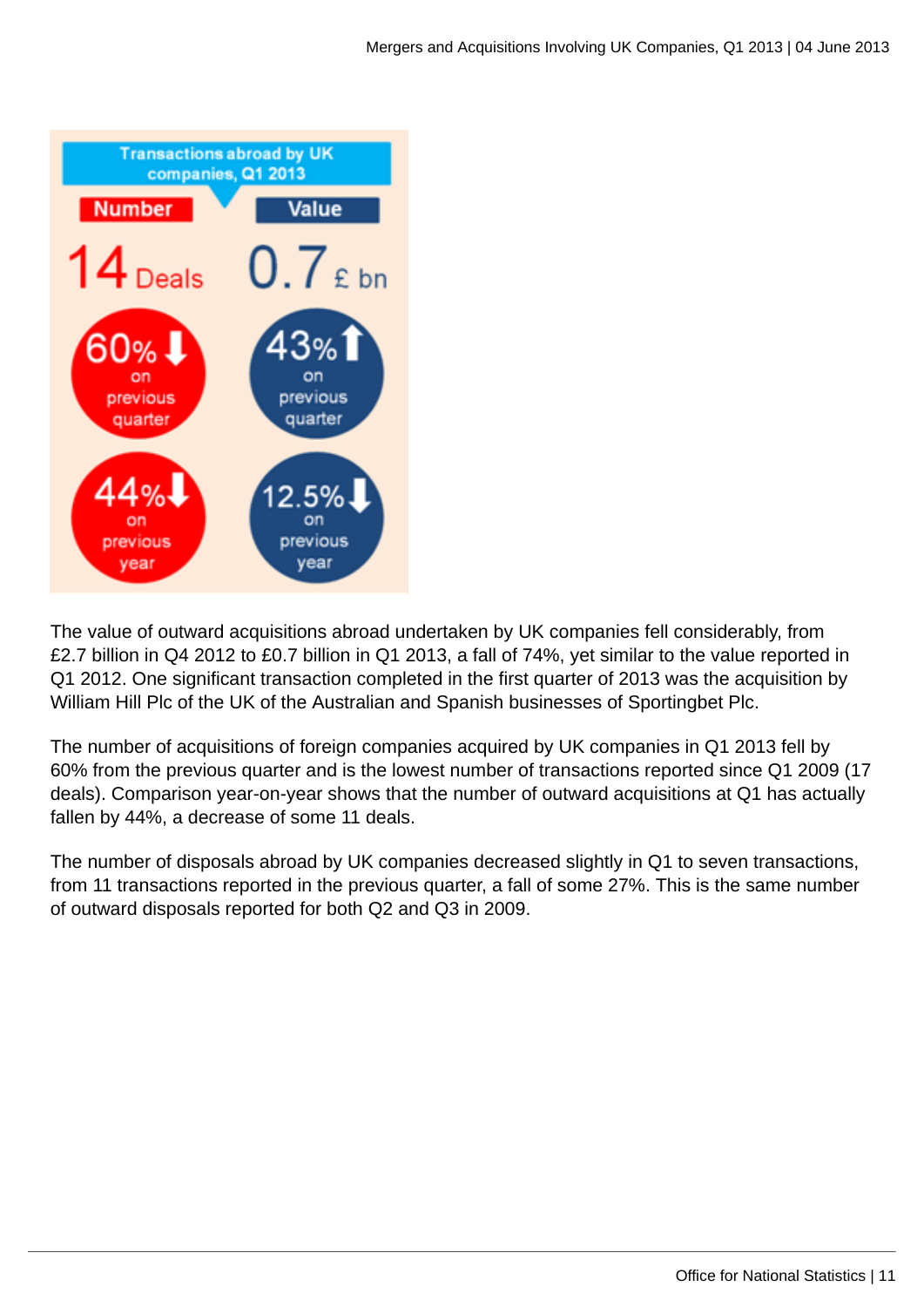

## **Figure 5: Value of acquisitions abroad by UK companies**

Source: Office for National Statistics

### **Notes:**

- 1. At Q1 2010 the deal identification threshold was raised from £0.1 million to £1.0 million. There is therefore a negligible discontinuity in the value of transactions reported in the table above.
- 2. All values are at current prices (see Background Notes for definition).

## **Download chart**

**XLS** [XLS format](http://www.ons.gov.uk:80/ons/rel/international-transactions/mergers-and-acquisitions-involving-uk-companies/q1-2013/chd-m-a-fig-5.xls) (34 Kb)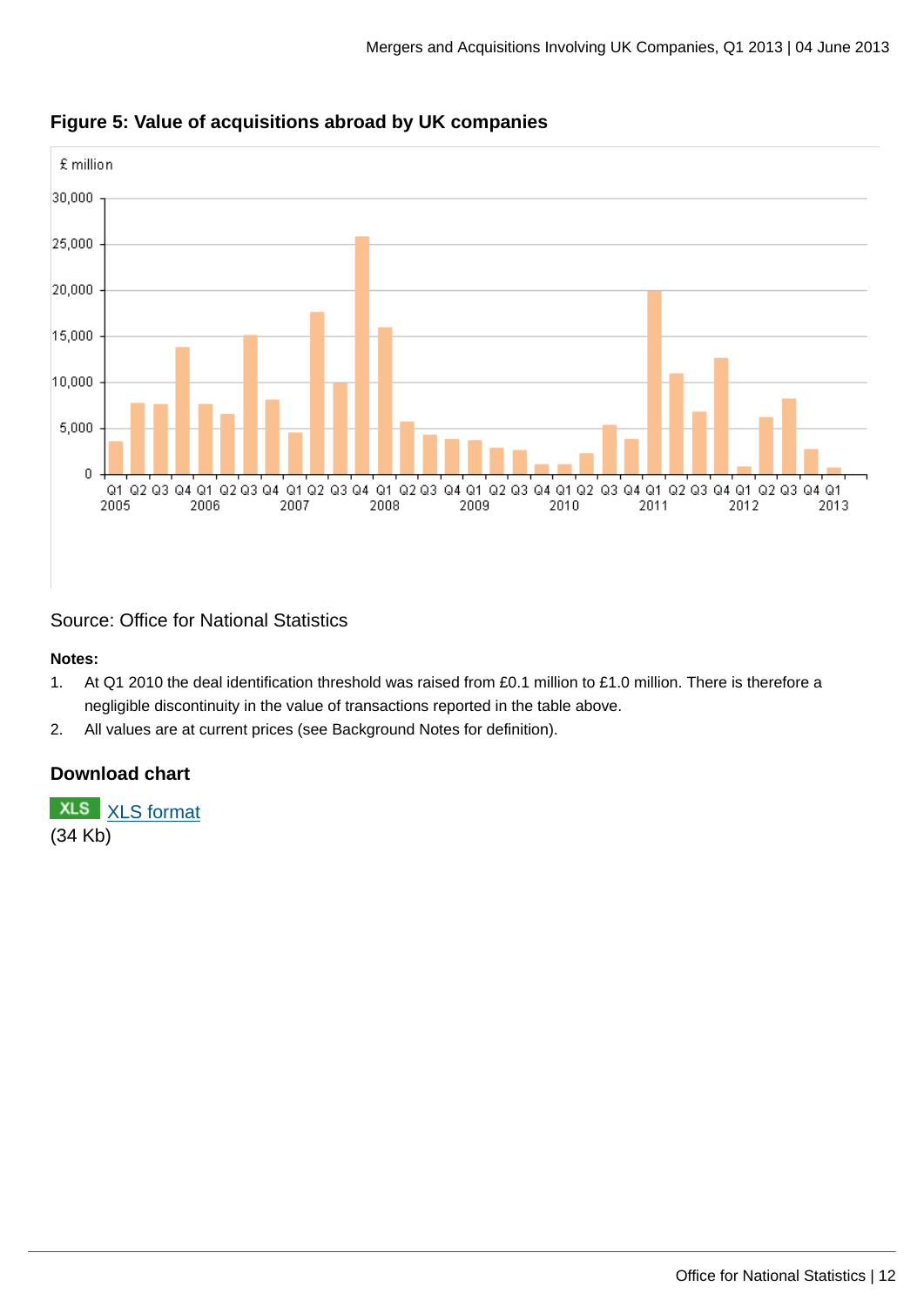

## **Figure 6: Number of acquisitions abroad by UK companies**

Source: Office for National Statistics

### **Notes:**

1. At Q1 2010 the deal identification threshold for the mergers and acquisitions surveys was raised from £0.1million to £1.0million. There is therefore a discontinuity in the number of transactions reported as illustrated above.

## **Download chart**

**XLS** [XLS format](http://www.ons.gov.uk:80/ons/rel/international-transactions/mergers-and-acquisitions-involving-uk-companies/q1-2013/chd-m-a-fig-6.xls) (33 Kb)

## **Background notes**

## 1. **User Engagement**

We are constantly aiming to improve this release and its associated commentary. We would welcome any feedback you might have and would be particularly interested in knowing how you make use of these data to inform our work. Please contact us via email: m&a@ons.gsi.gov.uk or telephone Ciara Williams on +44 (0)1633 456455.

## 2. **Basic Quality Information**

The [Quality and Methodology Information for Mergers and Acquisitions \(656.3 Kb Pdf\)](http://www.ons.gov.uk:80/ons/guide-method/method-quality/quality/quality-information/business-and-energy/mergers-and-acquisitions.pdf) (M&A) surveys report describes in detail the intended uses of the statistics presented in this publication, their general quality and the methods used to produce them.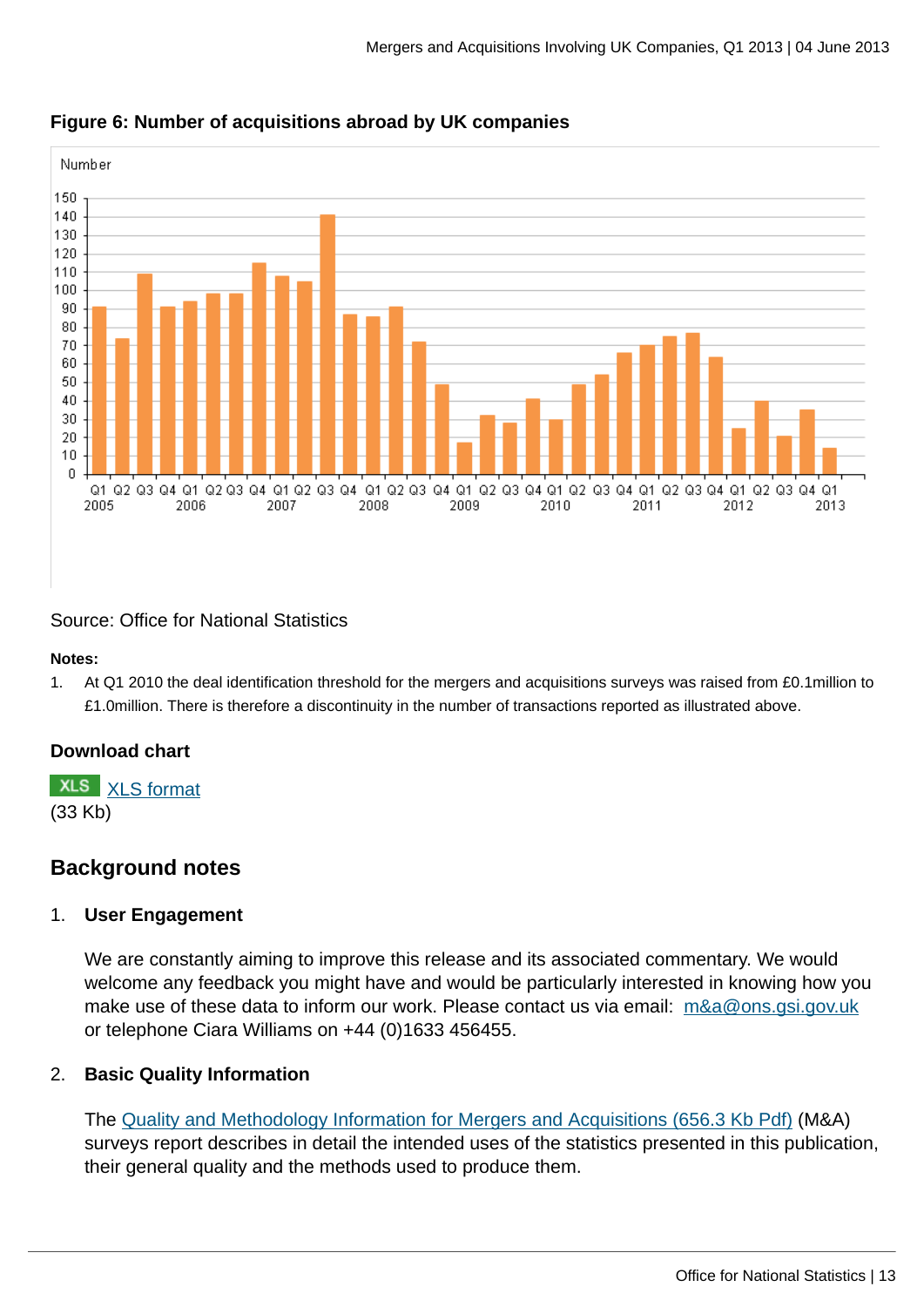## 3. **Relevance to Users**

The degree to which the statistical outputs meet users' needs.

Within ONS, the mergers and acquisitions data are considered to be essential for producing Balance of Payments and economic accounts statistics. The survey results forms important components of the UK Balance of Payments and the National Economic and Financial Accounts and are vital in the measurement of the financial and non-financial business sector accounts.

The Cross-Borders Acquisitions and Mergers survey (M&A) data are used in the compilation of the estimates of Foreign Direct Investment (FDI). These data meet the needs of FDI by collecting data on all acquisitions which lead to a holding in excess of 10% of the issued share capital. These estimates then feed into the UK Balance of Payments and the 'Rest of the World' sector of the financial accounts in the National Accounts, for which there is an EU legal requirement. Individual transaction information is also used to estimate the counterpart in 'portfolio' investment flows for monthly Balance of Payments.

The data collected are also used in updating business structures and country of ownership codes on the Inter-Departmental Business Register (IDBR).The IDBR is a comprehensive list of UK businesses that is used by government for statistical purposes.

Elsewhere in government, examples of departments who use the data include:

- HM Treasury, Economic Analysis Division, where the data are used in preparing briefing and forecasting;
- Department for Business, Innovation and Skills, where direct investment data are required for ministerial briefing, parliamentary questions and in formulating trade policy;
- UK Trade & Investment, where the information is used for briefing on the extent to which the UK is successful in attracting inward investment;
- HM Revenue and Customs, where the data are used to help in forecasting company taxation.

Non-government users include:

- Private companies which are interested in analysing country and industry data for trends by foreign firms in the UK and by UK companies abroad and also for researching corporate finance activity and for the purpose of investment banking;
- UK embassies of foreign countries, which are interested in information on specific countries and companies making acquisitions, and
- Private sector economists, journalists and academics who are interested in information on particular industries and particular countries for research purposes and who use the data for periodic statistical comparisons.

Feedback from users has indicated that the information received from the M&A survey has a high degree of relevance across the above user groups, meets the vast majority of user needs, and all information currently collected and published is used.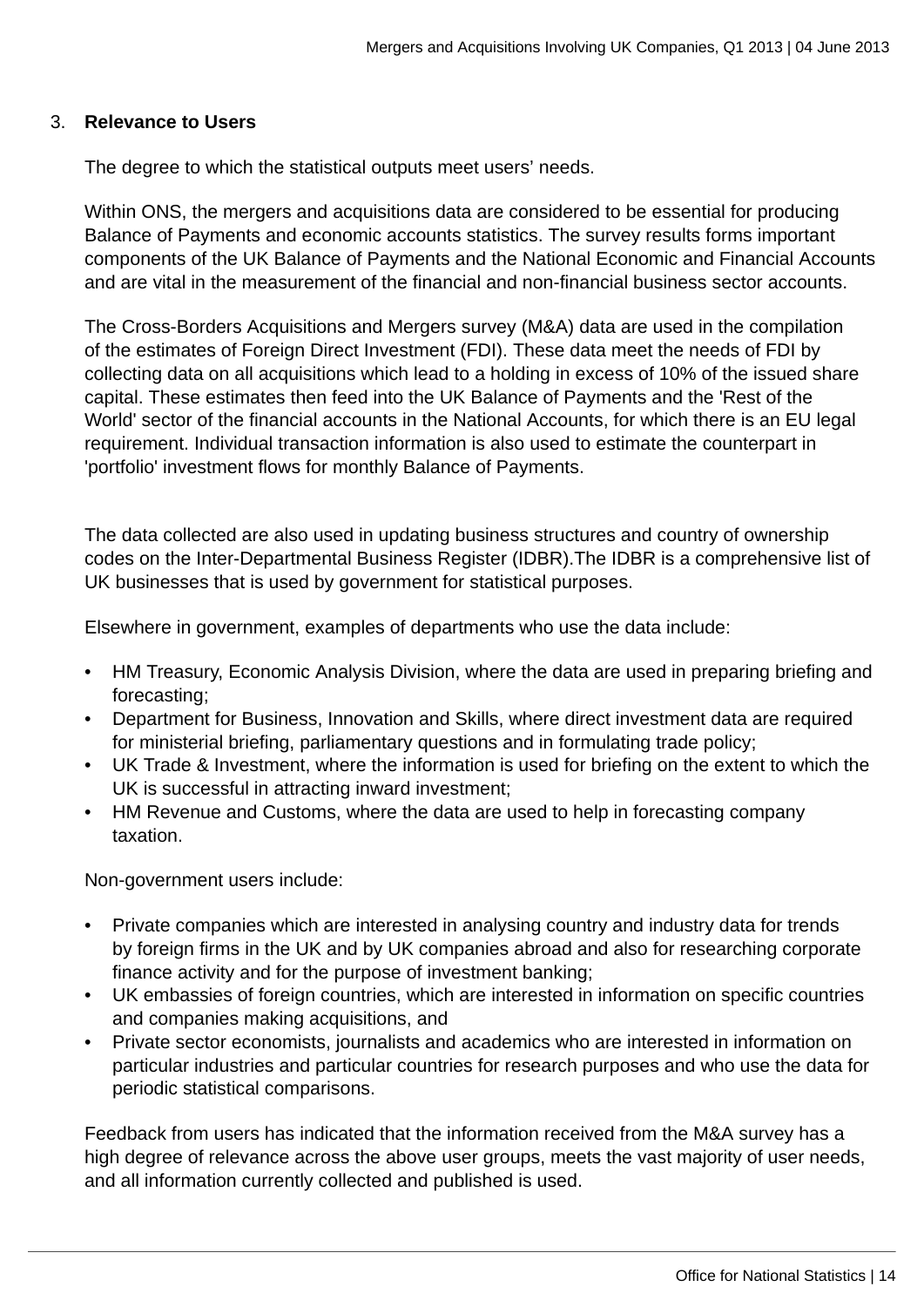## **Source of data:**

The information collected is based on reports in the financial press, specialist magazines, company and financial websites supplemented by special surveys to businesses to determine the form, value and timing of each transaction.

Global M&A activity is often driven by the availability of credit and company profits as well as a sense of confidence in the economic outlook. The majority of large M&A deals involve some element of borrowing or leveraging and therefore when credit markets freeze, as happened in the 2007 global financial crisis, and the subsequent Euro-area sovereign debt crisis, then M&A activity could be curtailed. A poor global credit market would discourage M&A activity.

If the information is not yet in the public domain, such transactions may not be reflected in the analysis. Where full information has not yet been received on the details of the acquisition or disposal, the value of the transaction indicated in the public domain is used as an interim estimate.

The data shown in this release relate solely to mergers and acquisitions undertaken by companies: acquisitions by individuals are not included.

All values are published as current prices which are the prices as they were at the time of measurement and not adjusted for inflation.

## 4. **Significant Transactions**

Significant Transactions tables show the reported figures for a selection of significant transactions which occurred in the quarter, where 'significance' is defined as the absolute value of the deal. The figures shown are usually the ones available from the financial press or other sources in the public domain although occasionally, with the consent of the company, the value returned to the ONS is used in the tables instead of the press reported figure. If the company's consent cannot be obtained then the deal is excluded, however, the values are included in the aggregate tables. Occasionally, therefore, a large deal may be missing (suppressed) from the lists so it is best to regard these tables as an indication of the ranking of deals rather than a completely exhaustive listing. Press reported figures often differ to some extent from those supplied by companies to ONS and it is the latter which are used in compiling statistical aggregates in tables 1-10. Included in the prices quoted in the tables of significant transactions is the total published price paid for the company excluding any assumed debt where known. Deferred payments are included in the reported price even if the payment is made in a different quarter.

## 5. **Types of Transactions Covered**

Mergers are acquisitions in which all or part of the payment is made in shares, such that the shareholders of the two companies become shareholders of a new, combined company group.

**Demergers** are disposals where a company group divides into two or more separate companies, in such a way that the shareholders of the restructured companies remain the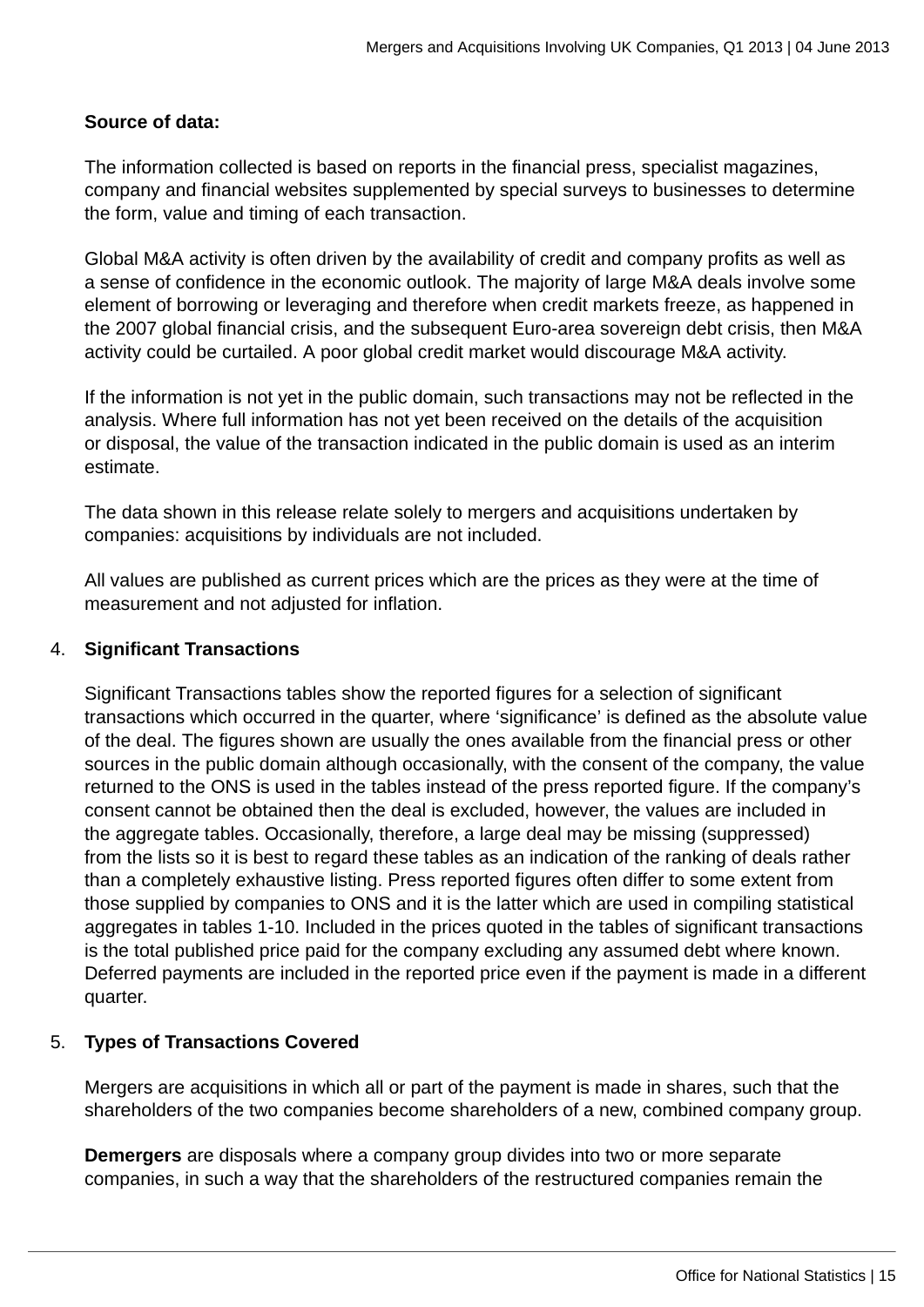same, or retain the equivalent value shareholding in one of the newly independent companies. Demergers are included in the statistics within disposals.

**Cross-border acquisitions** denote transactions where a company in one country acquires, either directly or indirectly, a controlling interest in a company in another country.

**Direct transactions** are those where a company acquires a controlling interest in another company.

**Indirect transactions** are those where a company uses an existing foreign subsidiary to acquire a controlling interest in a company incorporated in another country. The acquiring foreign intermediate company may be located in the same country in which the acquisition is being made or in a different country.

**Acquisitions within the UK by other UK companies** denote mergers and acquisitions involving only UK registered companies.

Where the acquired company was a subsidiary of another company the transaction is classified as a sale between company groups.

The phrase 'acquisitions in the UK by UK companies' refer to deals where the ultimate ownership remains in the UK. This heading does not cover the total number or value of deals where a UK company is the acquirer. When a foreign company acquires a UK company through one of its existing UK subsidiaries or a UK registered special purpose vehicle that deal is shown as part of the data under 'acquisitions in the UK by foreign companies'.

## 6. **Financing**

This statistical bulletin provides details of the application of funds to effect mergers and acquisitions and the proceeds raised from disinvestments and demergers.

For indirect foreign transactions there is the added complication of considering the movements of funds either as capital injection or in the form of loans between parent companies and their foreign subsidiaries making the acquisition. Occasionally, the foreign subsidiary obtains the funds required partly or entirely outside the UK from sources such as:

## a. Own resources

- b. Borrowing from banks and other local sources
- c. Share, bond and other capital or notes issued abroad

A transaction may be funded by more than one method.

## 7. **Revisions**

Data for all four quarters of 2012 have been revised in the light of new information, and so revisions to the data for Q1, Q2, Q3 and Q4 2012 have been published in this statistical bulletin.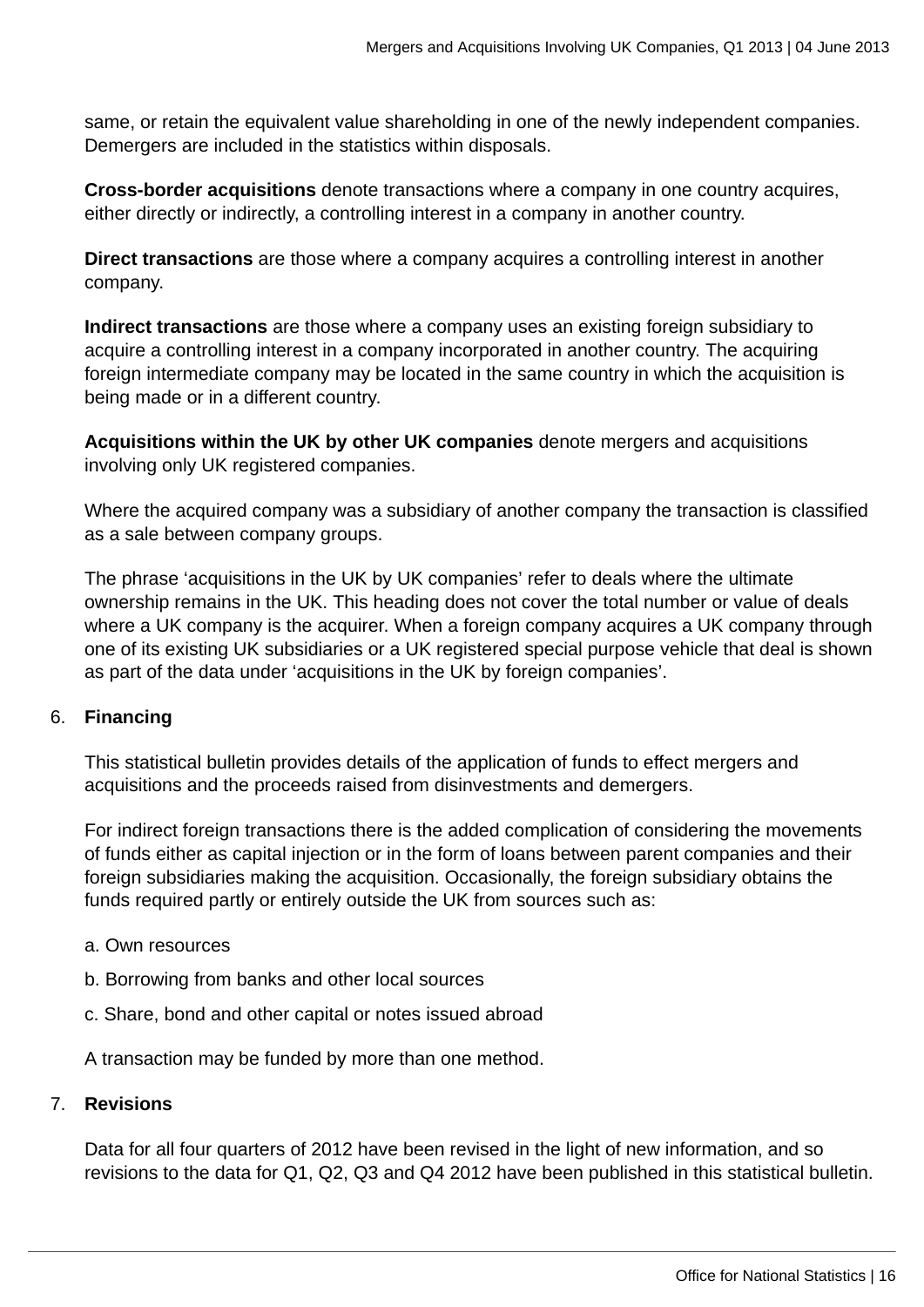No further revisions to data prior to Q1 2012 have been made. Therefore time series data for all quarters of 2011 and any previous historic quarterly periods remains unchanged.

Annual data tables for 2012 are produced in conjunction with the Q4 2012 data. Revisions to the 2012 quarterly and annual figures are re-calculated at Q1 2013 only. No revisions to annual data prior to 2012 have been made. Therefore time series data for previous historic annual periods remain unchanged.

Revisions to the aggregates used in M&A principally occur for the following reasons:

Completion of transactions:

On announcement of a proposed transaction an expected completion date is usually given. The publicly reported values will be allocated to the quarter of expected completion. If the transaction is ultimately completed in an earlier or later quarter, the recorded values will be reallocated to the new quarter.

## Publicly reported values:

Publicly reported values are initially used to compile the aggregates. These can vary considerably from the values ultimately supplied by the respondents, frequently because the assumption of debt has been included in the publicly reported value. A nominal value is applied if no publicly reported value is available. The final values used to create the aggregates are those supplied by the respondent.

Non-completion of transactions:

On announcement of a proposed transaction the publicly reported value of the transaction is recorded. If the transaction does not subsequently take place the recorded value will be deleted.

Non-share transactions:

On announcement of a proposed transaction it may appear that there will be transactions in the share capital of the companies involved and the publicly reported values will be recorded. If subsequent information contradicts this the recorded values will be amended or deleted.

## Control:

On announcement of a proposed transaction it may appear that the transaction will give the purchasing company control of the purchased company, that is, a share ownership of greater than 50%. If subsequent information contradicts this the recorded values will be amended or deleted.

Revisions from respondents:

Very occasionally respondents revise the values that they have previously supplied to ONS. The revised values are those used to create the aggregates.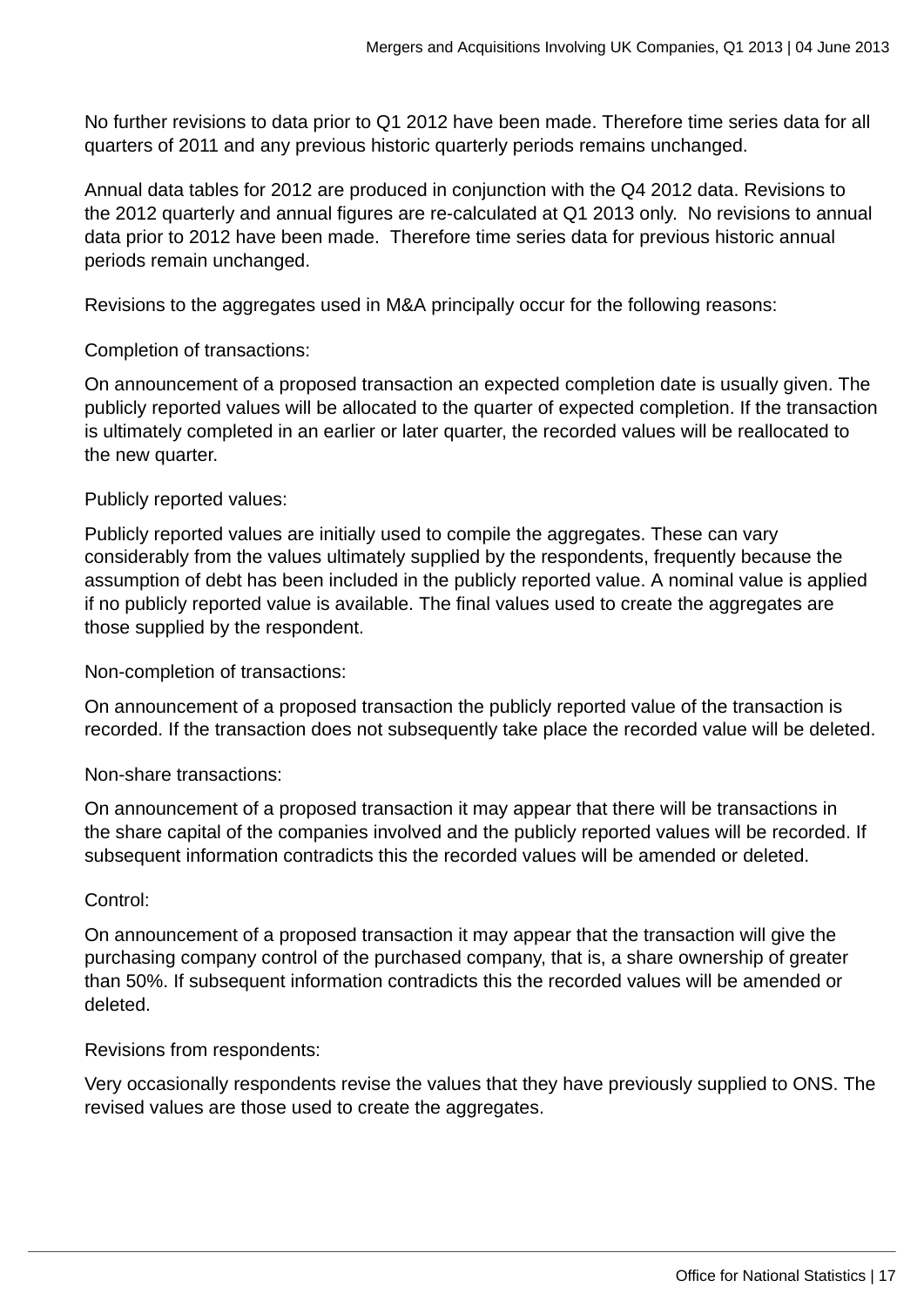Values quoted in £ million

| <b>Value of</b>             | Value in<br>Average<br>revision<br>latest<br>quarter |        | Average<br>revision % | Average<br>revision<br>without<br>regard to<br>sign <sup>1</sup> |
|-----------------------------|------------------------------------------------------|--------|-----------------------|------------------------------------------------------------------|
| Outward<br>Acquisitions     | 2,687.0                                              | 975.4  | 36.3                  | 1,061.5                                                          |
| Outward<br><b>Disposals</b> | $\cdot$ .                                            | $\sim$ | $\sim$                | $\sim$                                                           |
| Inward<br>Acquisitions      | 1,887.0                                              | 279.6  | 14.8                  | 199.5                                                            |
| Inward<br><b>Disposals</b>  | 1,150.0                                              | 464.4  | 40.4                  | 570.8                                                            |
| Domestic<br>Acquisitions    | 692.0                                                | 133.4  | 19.3                  | 92.0                                                             |

## **Table B: Average revisions over the previous five quarters**

### **Table source:** Office for National Statistics

### **Table notes:**

1. Average Absolute Revision

### **Download table**

## **XLS** [XLS format](http://www.ons.gov.uk:80/ons/rel/international-transactions/mergers-and-acquisitions-involving-uk-companies/q1-2013/prt-m-a-revisions.xls)

(30.5 Kb)

## **Table C: Average revisions over the previous five quarters**

| Number of                    | Number in latest quarter | <b>Average Revision</b> |
|------------------------------|--------------------------|-------------------------|
| <b>Outward Acquisitions</b>  | 35                       | 11.0                    |
| <b>Outward Disposals</b>     | 11                       | 4.4                     |
| <b>Inward Acquisitions</b>   | 23                       | 8.4                     |
| <b>Inward Disposals</b>      | 8                        | 1.8                     |
| <b>Domestic Acquisitions</b> | 61                       | 14.4                    |

**Table source:** Office for National Statistics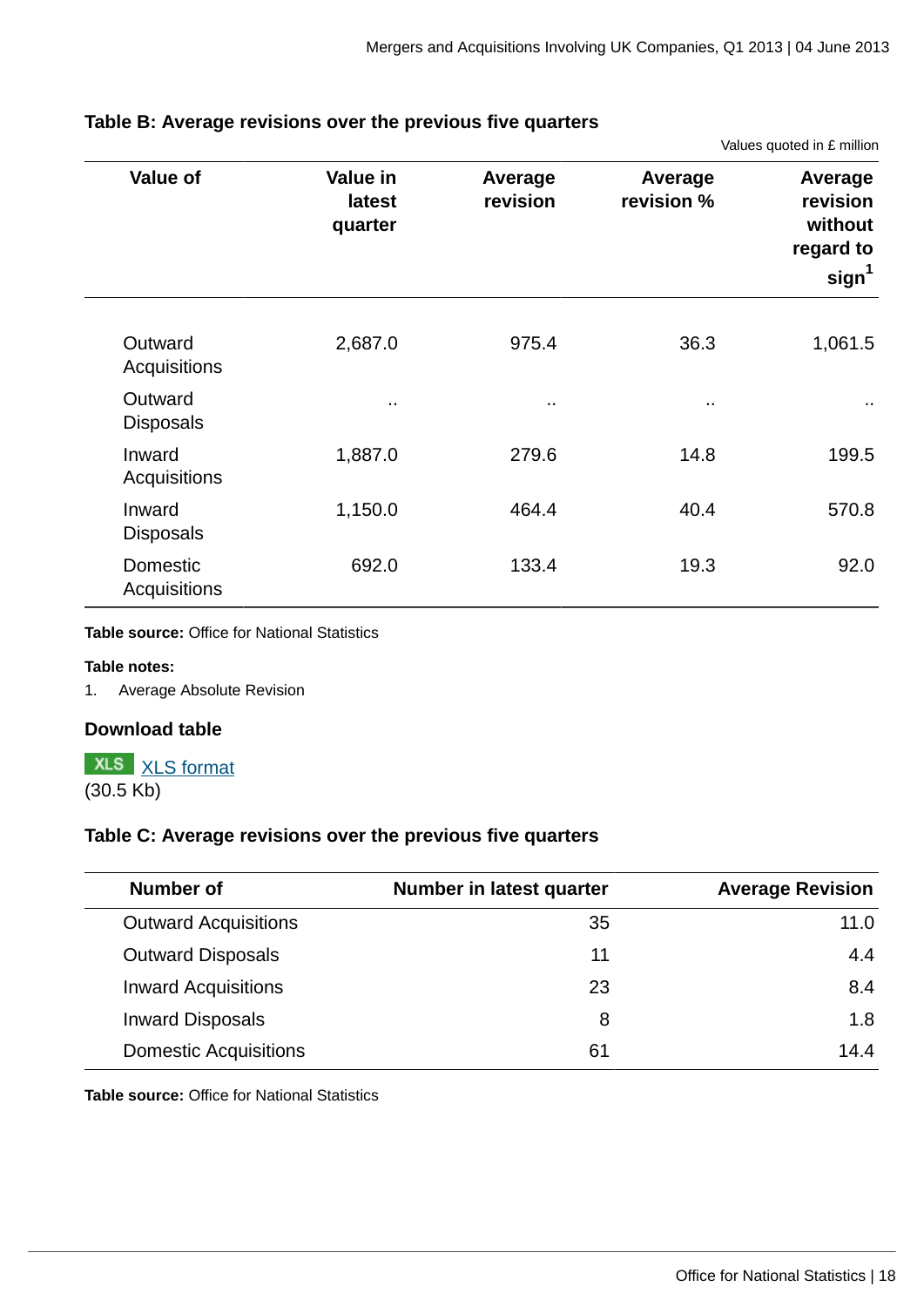## **Download table**

**XLS** [XLS format](http://www.ons.gov.uk:80/ons/rel/international-transactions/mergers-and-acquisitions-involving-uk-companies/q1-2013/prt-m-a-revisions-2.xls) (30 Kb)

Analysing average revisions between provisional and final estimates can provide an indication of reliability in an initial statistic. Provisional statistics may be based on less information than is available for final statistics as they have been processed consistently in one direction i.e. if early estimates are consistently under or overestimating the later figures. A test is subsequently performed on these average revisions to determine if they are statistically different from zero. Revisions that are not statistically significant imply that an average revision might be non-zero simply through random effects.

## 8. **Response Rates**

### **Table D: Response rates**

| <b>Cross-border mergers and acquisitions: Outwards</b> |         |         |
|--------------------------------------------------------|---------|---------|
| Statistics of Sample Size – Latest Survey Conducted:   |         |         |
| <b>Reference Period</b>                                | Q4 2012 | Q1 2013 |
| Response Rate (%)                                      | 90      | 78      |
|                                                        |         |         |
|                                                        |         |         |
| <b>Cross-border mergers and acquisitions: Inwards</b>  |         |         |
| Statistics of Sample Size – Latest Survey Conducted:   |         |         |
| <b>Reference Period</b>                                | Q4 2012 | Q1 2013 |
| Response Rate (%)                                      | 87      | 73      |
|                                                        |         |         |
|                                                        |         |         |
| Domestic mergers and acquisitions (DAM)                |         |         |
| Statistics of Sample Size – Latest Survey Conducted:   |         |         |
| <b>Reference Period</b>                                | Q4 2012 | Q1 2013 |
| Response Rate (%)                                      | 92      | 91      |

**Table source:** Office for National Statistics

### **Table notes:**

1. Previous quarter has been revised, latest quarter is provisional.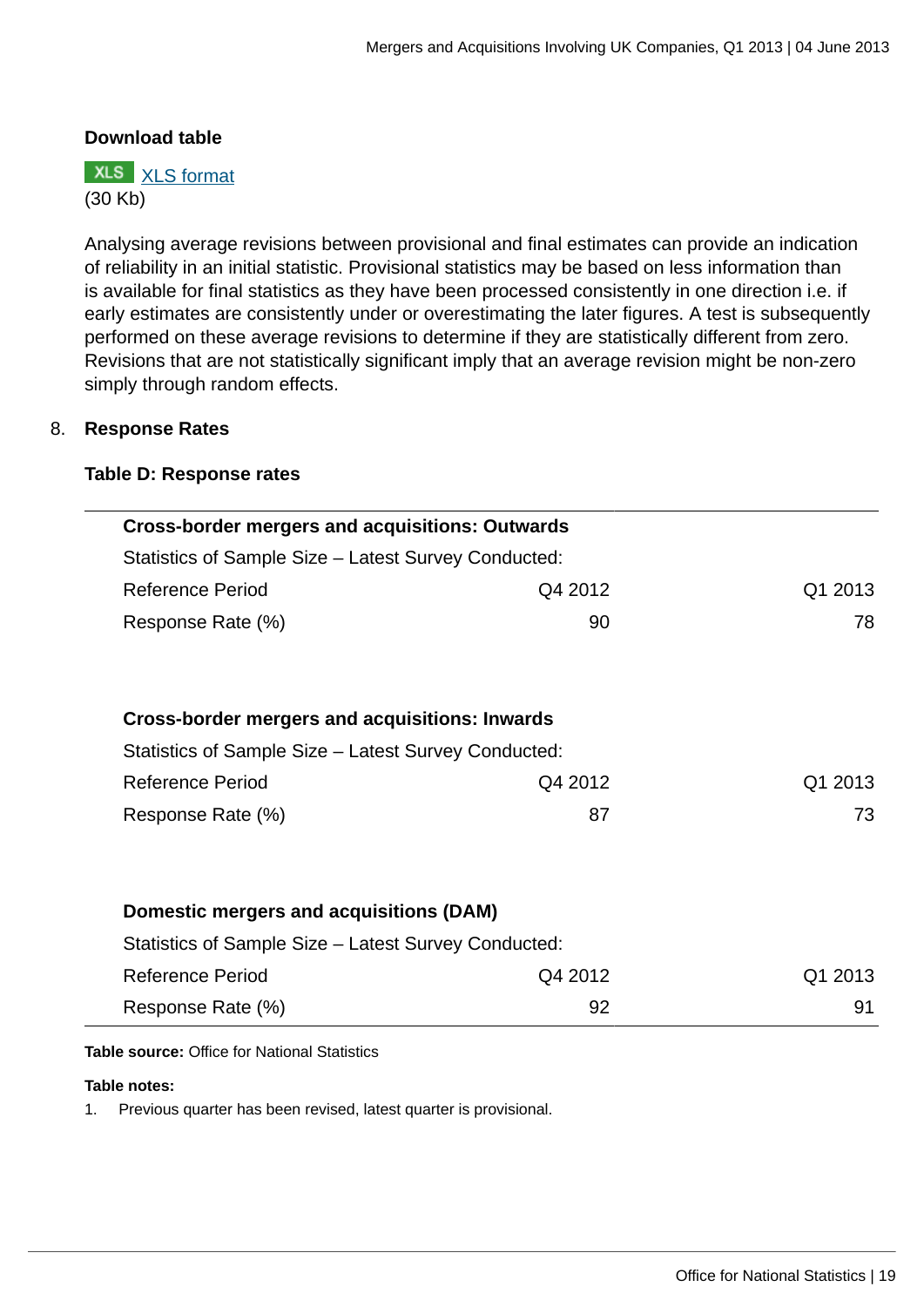## **Download table**

**XLS** [XLS format](http://www.ons.gov.uk:80/ons/rel/international-transactions/mergers-and-acquisitions-involving-uk-companies/q1-2013/prt-m-a-response.xls) (30 Kb)

### 9. **Notes to Tables**

The deal identification threshold has been increased at Q1 2010 to a value of £1.0 million from a previous value of £0.1 million. As a consequence there is a discontinuity in the number of deals reported from Q1 2010 onwards compared with previous periods.

Symbols used in the tables are:

.. Figure suppressed to avoid disclosure of information relating to individual enterprises.

– Nil or less than half the final digit shown.

The sum of constituent items in tables may not always agree exactly with the totals shown due to rounding.

## 10. **Office for National Statistics**

The Office for National Statistics (ONS) is the executive office of the UK Statistics Authority, a non-ministerial department which reports directly to Parliament. ONS is the UK Government's single largest statistical producer. It compiles information about the UK's society and economy, and provides the evidence-base for policy and decision-making, the allocation of resources, and public accountability. The Director General of ONS reports directly to the National Statistician who is the Authority's Chief Executive and the Head of the Government Statistical Service.

The UK Statistics Authority has reviewed this publication in their report: ["Assessment](http://www.statisticsauthority.gov.uk/assessment/assessment/assessment-reports/assessment-report-164---statistics-on-international-transactions.pdf) [of compliance with the Code of Practice for Official Statistics": Statistics of International](http://www.statisticsauthority.gov.uk/assessment/assessment/assessment-reports/assessment-report-164---statistics-on-international-transactions.pdf) [Transactions,](http://www.statisticsauthority.gov.uk/assessment/assessment/assessment-reports/assessment-report-164---statistics-on-international-transactions.pdf) which was published on 8 December 2011. This review recommended that the Mergers and Acquisitions estimates be designated as National Statistics, subject to ONS carrying out certain requirements.

## 11. **Social media**

Follow ONS on **icon\_twitter**

ь

[Twitter](http://www.ons.gov.uk:80/ons/external-links/social-media/ons-twitter.html) and receive up to date information about our statistics.

Like ONS on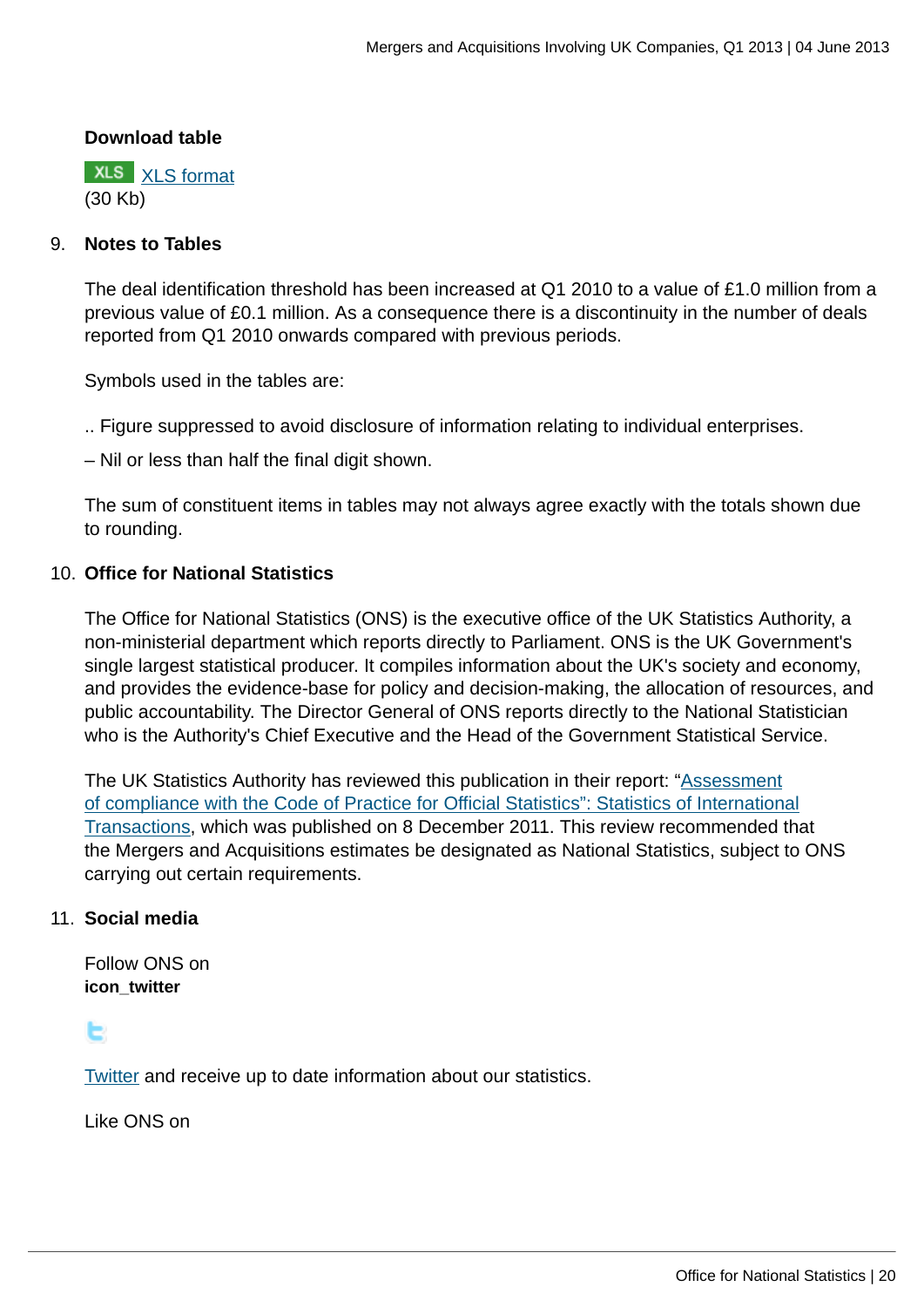### **icon\_facebook**

## $\left| \cdot \right|$

[Facebook](http://www.ons.gov.uk:80/ons/external-links/social-media/index.html) to receive our updates in your newsfeed and to post comments on our page.

Watch our videos on [YouTube.](http://www.ons.gov.uk:80/ons/external-links/social-media/youtube.html)

## 12. **Special events**

ONS has recently published commentary, analysis and policy on 'Special Events' which may affect statistical outputs. For full details go to the [Special Events](http://www.ons.gov.uk:80/ons/guide-method/method-quality/general-methodology/special-events-group/index.html) page on the ONS website.

## 13. **Government Statistical Service (GSS) Business Statistics**

The Government Statistical Service is a network of professional statisticians and their staff operating both within the Office for National Statistics and across more than 30 other government departments and agencies.

To find out about other official business statistics, and choose the right data for your needs, use the [GSS Business Statistics Interactive User Guide](http://www.ons.gov.uk:80/ons/guide-method/understanding-ons-statistics/business-statistics---interactive-user-guide/index.html). By selecting your topics of interest, the tool will pinpoint publications that should be of interest to you, and provide you with links to more detailed information and the relevant statistical releases. It also offers guidance on which statistics are appropriate for different uses.

## 14. **Discussing ONS business statistics online**

There is a [Business and Trade Statistics community](http://www.ons.gov.uk:80/ons/external-links/organisations/statsusernet/business-and-trade-statistics.html) on the [StatsUserNet website](http://www.ons.gov.uk:80/ons/external-links/organisations/statsusernet/statsusernet-home.html). StatsUserNet is the Royal Statistical Society's new interactive site for users of official statistics. The community objectives are to promote dialogue and share information between users and producers of official business and trade statistics about the structure, content and performance of businesses within the UK. Anyone can join the discussions by registering via either of the links above.

## 15. **National Statistics**

National Statistics are produced to high professional standards set out in the Code of Practice for Official Statistics. They undergo regular quality assurance reviews to ensure that they meet customer needs. They are produced free from any political interference.

## 16. **Publication Policy**

Complete runs of series in this release are available to download free of charge on the [ONS](www.ons.gov.uk/ons/datasets-and-tables/index.html) [website](www.ons.gov.uk/ons/datasets-and-tables/index.html). Alternatively, for low-cost tailored data call Online Services on +44 (0)845 601 3034 or email [info@ons.gsi.gov.uk](mailto:info@ons.gsi.gov.uk)

Here are the instructions to obtain a full time series of data from the statistical bulletin or release pages: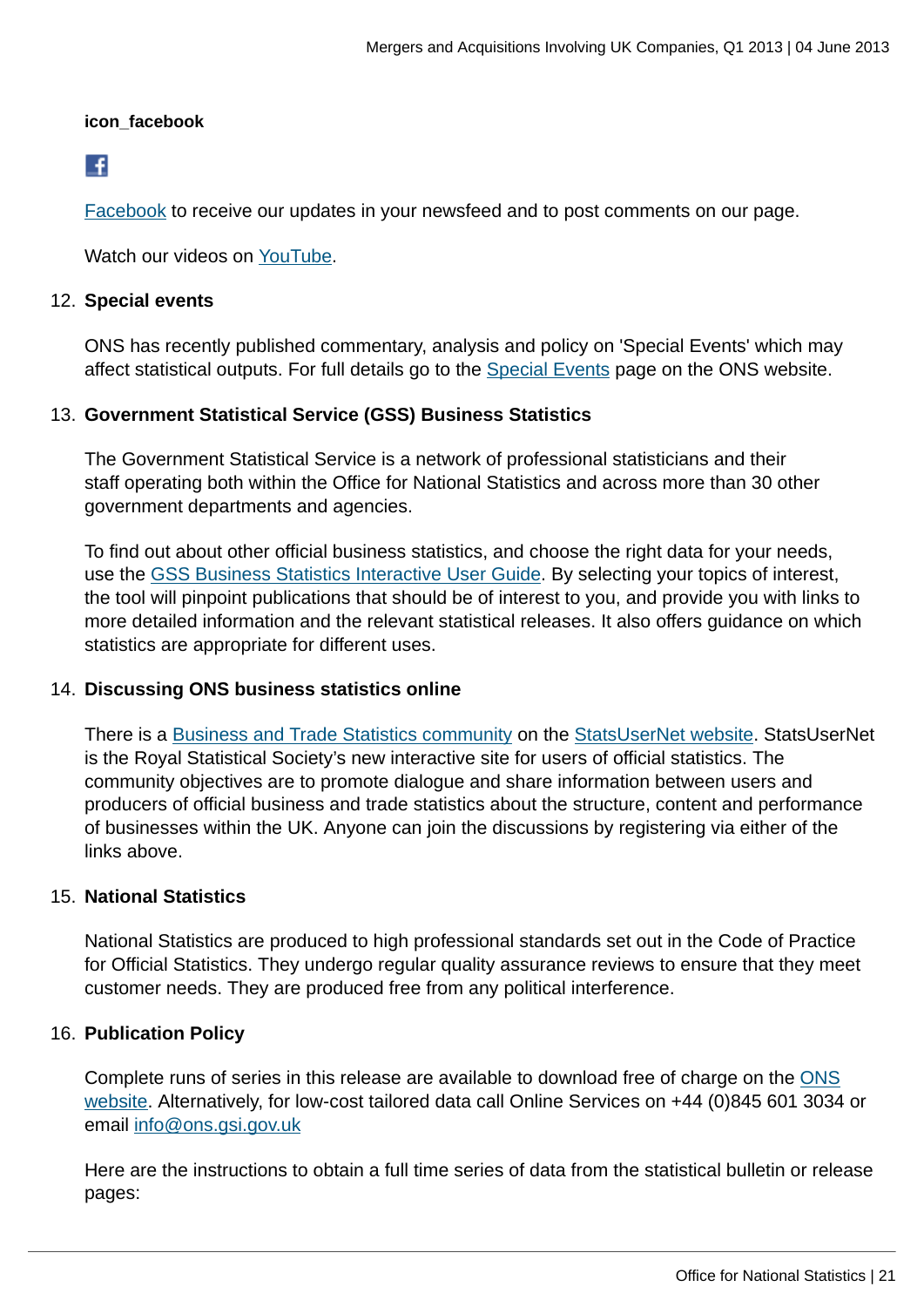- o Select 'Data in this release',
- o Select 'View datasets associated with this release',
- o Select the latest release,
- o Select 'Select series from this dataset',
- o Select the reference table of interest,
- o Select 'View series',

o Select the series of interest (Hint: for a custom download you can use SHIFT to select a range of series or CTRL to select multiple individual series),

- o Select 'View selection',
- o Select 'Download'
- 17. Details of the policy governing the release of new data are available by visiting [www.statisticsauthority.gov.uk/assessment/code-of-practice/index.html](http://www.statisticsauthority.gov.uk/assessment/code-of-practice/index.html) or from the Media Relations Office email: [media.relations@ons.gsi.gov.uk](mailto:media.relations@ons.gsi.gov.uk)

These National Statistics are produced to high professional standards and released according to the arrangements approved by the UK Statistics Authority.

## **Copyright**

© Crown copyright 2013

You may use or re-use this information (not including logos) free of charge in any format or medium, under the terms of the Open Government Licence. To view this licence, visit www.nationalarchives.gov.uk/doc/open-government-licence/ or write to the Information Policy Team, The National Archives, Kew, London TW9 4DU, or email: [psi@nationalarchives.gsi.gov.uk](mailto:psi@nationalarchives.gsi.gov.uk).

This document is also available on our website at [www.ons.gov.uk.](http://www.ons.gov.uk/)

## **Statistical contacts**

**Name Phone Department Email** Ciara Williams +44 (0)1633 456455 Business

Outputs and **Developments** Division

[m&a@ons.gsi.gov.uk](mailto:m&a@ons.gsi.gov.uk)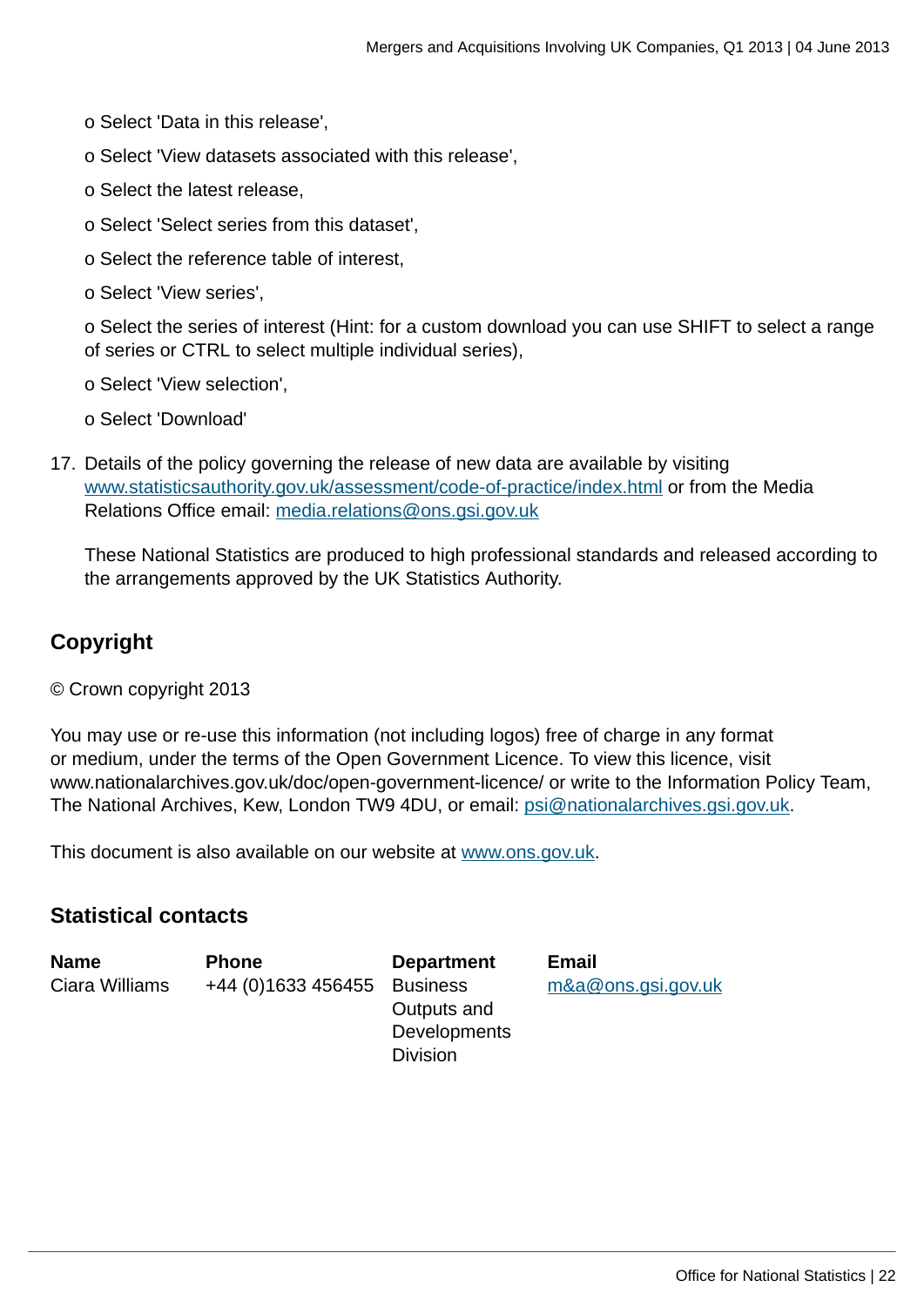**Next Publication Date:** 03 September 2013

**Issuing Body:** Office for National Statistics

## **Media Contact Details:**

Telephone: 0845 604 1858 (8.30am-5.30pm Weekdays)

Emergency out of hours (limited service): 07867 906553

Email: [media.relations@ons.gsi.gov.uk](mailto:media.relations@ons.gsi.gov.uk)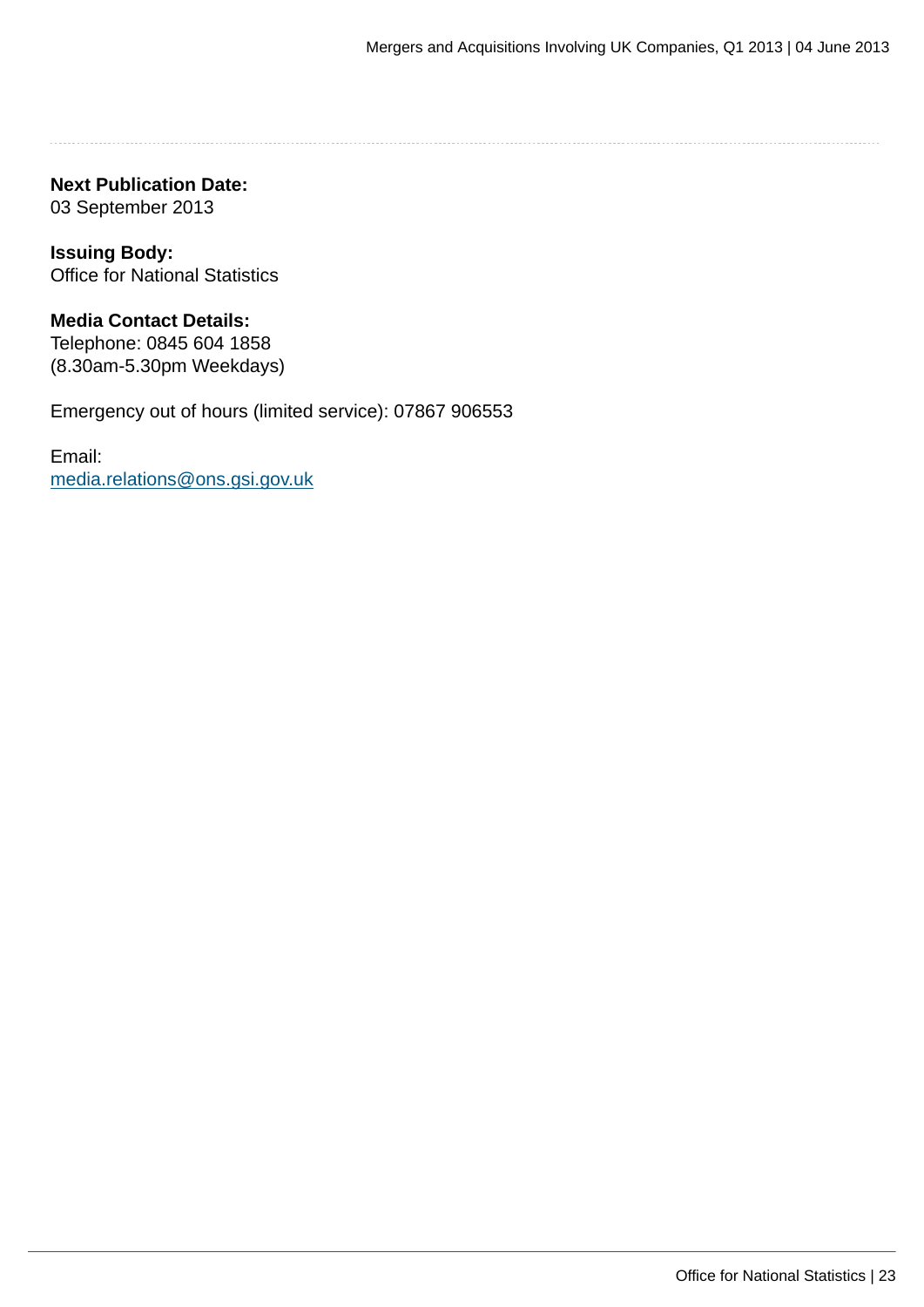## **1 Summary of Cross-Border Mergers, Acquisitions and Disposals**



|                   |                    |           | Transactions Abroad by UK Companies |                      | Transactions in the UK by Foreign Companies <sup>1</sup> |                      |                  |                      |  |
|-------------------|--------------------|-----------|-------------------------------------|----------------------|----------------------------------------------------------|----------------------|------------------|----------------------|--|
|                   | Acquisitions       |           | <b>Disposals</b>                    |                      | Acquisitions                                             |                      | <b>Disposals</b> |                      |  |
|                   | Number             | Value     | Number                              | Value                | Number                                                   | Value                | Number           | Value                |  |
|                   | CBAQ               | CBBI      | CBAS                                | CBBT                 | CBAU                                                     | CBCQ                 | <b>CBAW</b>      | CBDB                 |  |
| Annual            |                    |           |                                     |                      |                                                          |                      |                  |                      |  |
| 2002              | 262                | 26,626    | 128                                 | 7,074                | 117                                                      | 16,798               | 60               | 7,912                |  |
| 2003              | 243                | 20,756    | 136                                 | 8,643                | 129                                                      | 9,309                | 55               | 3,620                |  |
| 2004              | 305                | 18,709    | 118                                 | 5,485                | 178                                                      | 29,928               | 54               | 5,514                |  |
| 2005              | 365                | 32,732    | 110                                 | 12,668               | 242                                                      | 50,280               | 61               | 8,387                |  |
| 2006              | 405                | 37,412    | 89                                  | 21,214               | 259                                                      | 77,750               | 55               | 14,208               |  |
| 2007              | 441                | 57,814    | 104                                 | 10,221               | 269                                                      | 82,121               | 66               | 7,524                |  |
| 2008              | 298                | 29,670    | 71                                  | 12,062               | 252                                                      | 52,552               | 49               | 5,139                |  |
| 2009              | 118                | 10,148    | 37                                  | 5,101                | 112                                                      | 31,984               | 38               | 7,820                |  |
| 2010 <sup>2</sup> | 199                | 12,414    | 73                                  | 11,411               | 212                                                      | 36,643               | 58               | 9,891                |  |
| 2011              | 286                | 50,234    | 80                                  | 14,111               | 237                                                      | 32,967               | 69               | 11,748               |  |
| 2012              | 122                | 17,933    | 40                                  | $\ddotsc$            | 161                                                      | 17,414               | 27               |                      |  |
| Quarterly         |                    |           |                                     |                      |                                                          |                      |                  |                      |  |
| 2009 Q2           | 32                 | 2,811     | 7                                   | 726                  | 22                                                       | 645                  | 11               | 236                  |  |
| 2009 Q3           | 28                 | 2,574     | $\overline{7}$                      | $\ddot{\phantom{1}}$ | 28                                                       | 3,934                | 8                | 2,715                |  |
| 2009 Q4           | 41                 | 1,019     | 10                                  | $\ddot{\phantom{1}}$ | 34                                                       | 15,051               | 13               | 2,712                |  |
| 2010 Q12          | 30                 | 1,027     | 13                                  | 2,790                | 54                                                       | 14,371               | 8                | 332                  |  |
| 2010 Q2           | 49                 | 2,293     | 18                                  | 866                  | 48                                                       | 2,841                | 15               | 1,092                |  |
| 2010 Q3           | 54                 | 5,308     | 18                                  | 4,189                | 59                                                       | 12,405               | 19               | 3,448                |  |
| 2010 Q4           | 66                 | 3,786     | 24                                  | 3,566                | 51                                                       | 7,026                | 16               | 5,019                |  |
| 2011 Q1           | 70                 | 19,848    | 18                                  | 3,268                | 54                                                       | 5,765                | 15               | 925                  |  |
| 2011 Q2           | 75                 | 10,982    | 19                                  | 3,110                | 68                                                       | 9,712                | 15               | 6,102                |  |
| 2011 Q3           | 77                 | 6,816     | 22                                  | 3,620                | 68                                                       | 5,108                | 17               | 1,887                |  |
| 2011 Q4           | 64                 | 12,588    | 21                                  | 4,113                | 47                                                       | 12,382               | 22               | 2,834                |  |
| 2012 Q1           | 25                 | 772       | 8                                   | 2,122                | 51                                                       | 4,235                | 8                |                      |  |
| 2012 Q2           | $41^{\frac{1}{2}}$ | 6,243 $†$ | 14                                  | 1,375                | 48                                                       | $2,514$ <sup>+</sup> | $\overline{7}$   | $\ddotsc$            |  |
| 2012 Q3           | 21                 | 8,231     | $\overline{7}$                      | 632                  | 39                                                       | 8,778                | 4 <sup>†</sup>   |                      |  |
| 2012 Q4           | 35                 | 2,687     | 11 <sup>†</sup>                     | $\ddotsc$            | 23                                                       | 1,887                | 8                | $1,150$ <sup>t</sup> |  |
| 2013 Q1           | 14                 | 703       | $\overline{7}$                      | $\cdot$ .            | 12                                                       | 3,199                | 3                | 79                   |  |

† indicates earliest revision, if any 1 Includes acquisitions by foreign companies routed through their UK

– indicates data is zero or less than £0.5m subsidiary companies

Disclosive data indicated by .. 2 The deal identification threshold has been increased at Q1 2010 from £0.1m

to £1.0m and as a consequence there may be a discontinuity in the number

and value of transactions reported.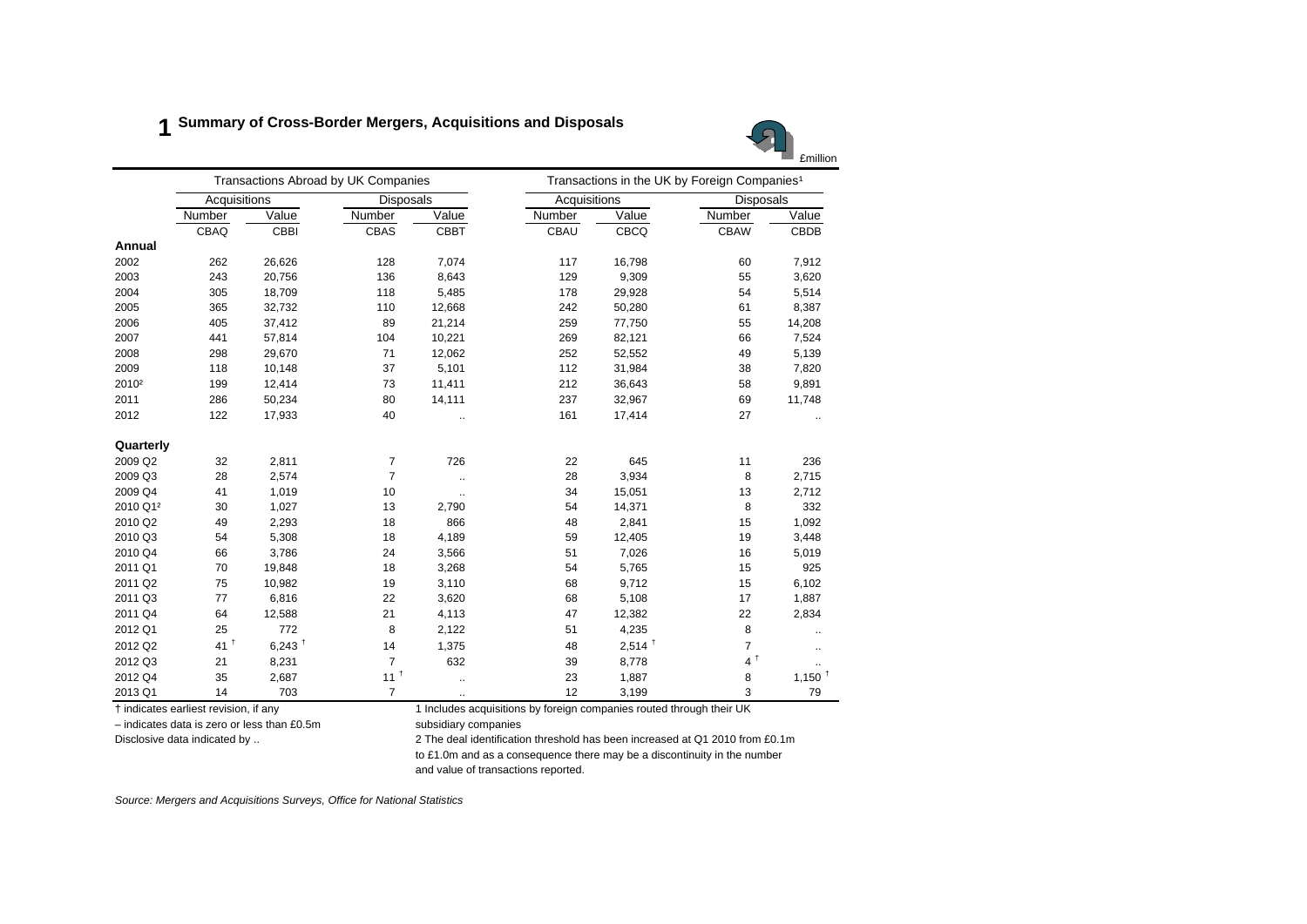## **2 Mergers and Acquisitions Abroad by UK Companies: Source of Funding**



|      | Total <sup>1</sup>  |             | Direct Transactions <sup>2</sup>           |                      | Indirect Transactions of which:         |                      |                                       |                  |  |  |
|------|---------------------|-------------|--------------------------------------------|----------------------|-----------------------------------------|----------------------|---------------------------------------|------------------|--|--|
|      |                     |             | <b>Funds Paid Directly</b><br>by UK Parent |                      | Funded by Loan from<br><b>UK Parent</b> |                      | <b>Funds Raised Locally</b><br>Abroad |                  |  |  |
|      | Number              | Value       | Number                                     | Value                | Number                                  | Value                | Number                                | Value            |  |  |
|      | CBAQ                | <b>CBBI</b> | <b>CBBU</b>                                | <b>CBBV</b>          | <b>CBBW</b>                             | <b>CBBX</b>          | <b>CBBY</b>                           | CBBZ             |  |  |
| 2003 | 243                 | 20,756      | 161                                        | 13,043               | 54                                      | 5,422                | 47                                    | 2,291            |  |  |
| 2004 | 305                 | 18,709      | 186                                        | 9,250                | 69                                      | 8,076                | 71                                    | 1,383            |  |  |
| 2005 | 365                 | 32,732      | 239                                        | 20,234               | 69                                      | 5,511                | 83                                    | 6,987            |  |  |
| 2006 | 405                 | 37,412      | 277                                        | 28,800               | 96                                      | 5.498                | 54                                    | 3,114            |  |  |
| 2007 | 441                 | 57,814      | 289                                        | 34,880               | 105                                     | 14,814               | 66                                    | 8,120            |  |  |
| 2008 | 298                 | 29,670      | 196                                        | 17,972               | 75                                      | 6,688                | 44                                    | 5,010            |  |  |
| 2009 | 118                 | 10.148      | 97                                         | 7.456                | 17                                      | 2,530                | 11                                    | 162              |  |  |
| 2010 | 199                 | 12,414      | 149                                        | 10.507               | 38                                      | 1,166                | 26                                    | 741              |  |  |
| 2011 | 286                 | 50,234      | 223                                        | 36.912               | 47                                      | 4,999                | 35                                    | 8,323            |  |  |
| 2012 | $122^{\frac{1}{2}}$ | 17.933      | 83 <sup>1</sup>                            | $9,523$ <sup>†</sup> | 29 t                                    | $8,094$ <sup>+</sup> | $19^{\frac{1}{2}}$                    | 316 <sup>†</sup> |  |  |

<sup>1</sup> Where a transaction is funded in more than one way, it is **axillable**.

† indicates earliest revision, if any ² Transactions for which details about financing have not

– indicates data is zero or less than £0.5m been confirmed are included amongst direct transactions. Disclosive data indicated by .. The figures are subsequently revised when details become

included in 'Number' in each method but only once in 'Total'. <sup>3</sup> The deal identification threshold has been increased at Q1 Therefore numbers may not sum exactly across the columns 2010 from £0.1m to £1.0m and as a consequence there may be <sup>a</sup> discontinuity in the number and value of transactions reported.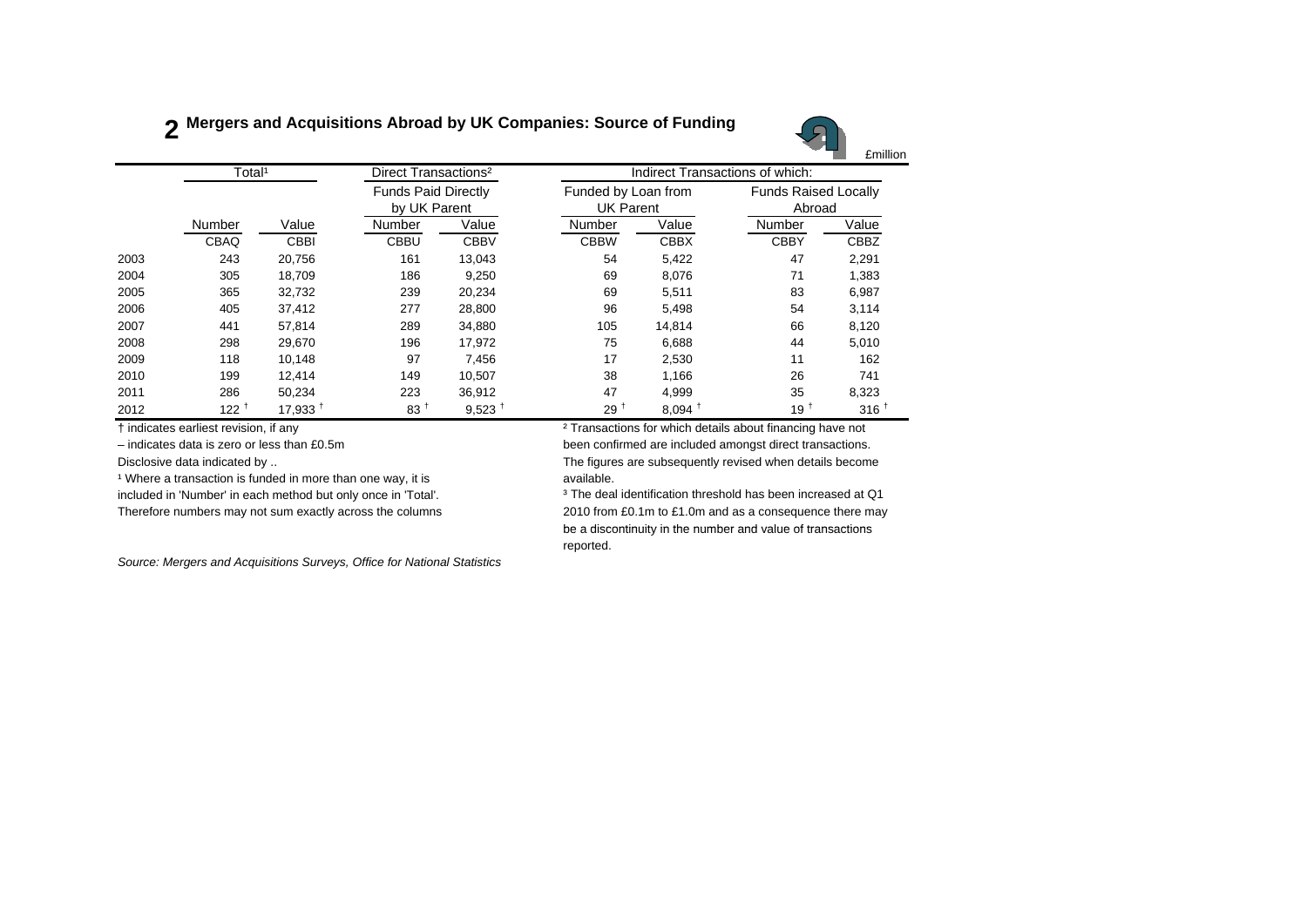## **3 Disposals Abroad by UK Companies: Funds Realised**



|                   | Total <sup>1</sup> |             | Direct Transactions <sup>2</sup> |                      |                   | Indirect Transactions of which: |                       |             |  |  |
|-------------------|--------------------|-------------|----------------------------------|----------------------|-------------------|---------------------------------|-----------------------|-------------|--|--|
|                   |                    |             | <b>Funds Paid Directly</b>       |                      | Repayment of Loan |                                 | <b>Funds Retained</b> |             |  |  |
|                   |                    |             |                                  | to UK Parent         | Made by UK Parent |                                 | Abroad                |             |  |  |
|                   | Number             | Value       | Number                           | Value                | Number            | Value                           | Number                | Value       |  |  |
|                   | <b>CBAS</b>        | <b>CBBT</b> | <b>CBCA</b>                      | <b>CBCB</b>          | CBCC              | <b>CBCD</b>                     | <b>CBCE</b>           | <b>CBCF</b> |  |  |
| 2003              | 136                | 8,643       | 105                              | 6,920                | 12                | 1,264                           | 28                    | 459         |  |  |
| 2004              | 118                | 5,485       | 87                               | 3,294                | 17                | 931                             | 21                    | 1,260       |  |  |
| 2005              | 110                | 12,668      | 85                               | 6,530                | 13                | 923                             | 22                    | 5,215       |  |  |
| 2006              | 89                 | 21,214      | 65                               | 17,602               | 20                | 1,860                           | 21                    | 1,752       |  |  |
| 2007              | 104                | 10,221      | 87                               | 7.650                | 8                 | 1,393                           | 20                    | 1,178       |  |  |
| 2008              | 71                 | 12,062      | 54                               | 7,384                | 9                 | 1,021                           | 15                    | 3,657       |  |  |
| 2009              | 37                 | 5,101       | 33                               | 4,198                | 2                 | $\cdot$ .                       | 3                     | $\cdots$    |  |  |
| 2010 <sup>3</sup> | 73                 | 11.411      | 59                               | 8.423                | 4                 | 71                              | 15                    | 2,917       |  |  |
| 2011              | 80                 | 14,111      | 66                               | 12,533               | 6                 | 598                             | 13                    | 980         |  |  |
| 2012              | 40 <sup>†</sup>    | $\sim$      | 30 <sup>1</sup>                  | $5,817$ <sup>+</sup> | 3†                | $\sim$                          | $11^{\frac{1}{3}}$    | $\cdots$    |  |  |

Disclosive data indicated by ..

<sup>1</sup> Where a transaction is funded in more than one way, it is **available**. included in 'Number' in each method but only once in 'Total'. <sup>3</sup> The deal identification threshold has been increased at Q1

*Source: Mergers and Acquisitions Surveys, Office for National Statistics*

† indicates earliest revision, if any ² Transactions for which details about financing have not – indicates data is zero or less than £0.5m been confirmed are included amongst direct transactions. Disclosive data indicated by .. The figures are subsequently revised when details become

Therefore numbers may not sum exactly across the columns 2010 from £0.1m to £1.0m and as a consequence there may be a discontinuity in the number and value of transactions reported.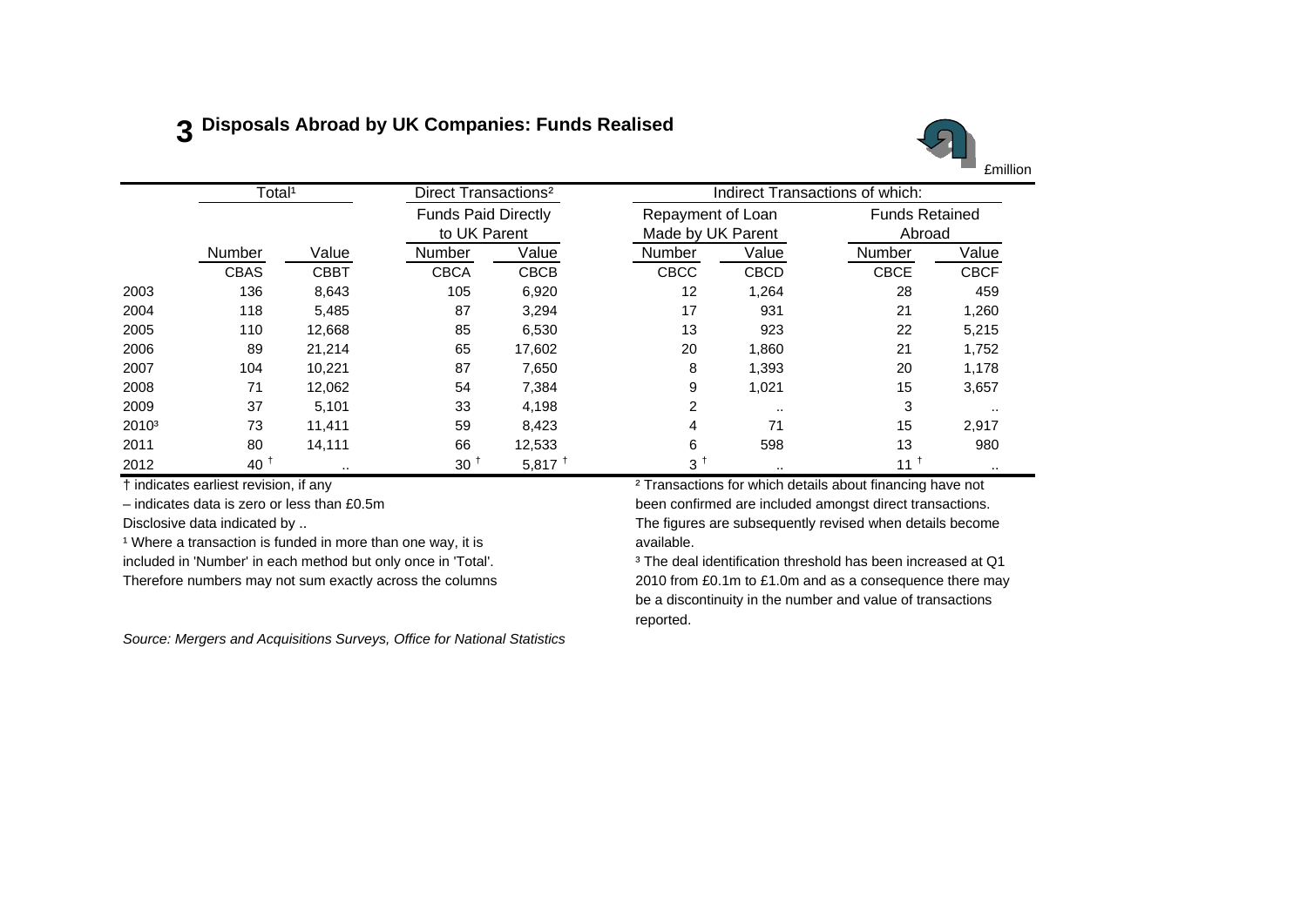## **4 Mergers and Acquisitions in the UK by Foreign Companies: Source of Funding**



|                   | Total <sup>1</sup> |                       | Direct Transactions <sup>2</sup>                              |             |                                            | Indirect Transactions of which: |                           |                      |
|-------------------|--------------------|-----------------------|---------------------------------------------------------------|-------------|--------------------------------------------|---------------------------------|---------------------------|----------------------|
|                   |                    |                       | <b>Funds Paid Directly</b><br>to the UK by Foreign<br>Company |             | Funding by Loan<br>from Foreign<br>Company |                                 | Funds Raised in the<br>UK |                      |
|                   | Number             | Value                 | <b>Number</b>                                                 | Value       | Number                                     | Value                           | Number                    | Value                |
|                   | <b>CBAU</b>        | <b>CBCQ</b>           | <b>CBDC</b>                                                   | <b>CBDD</b> | <b>CBHZ</b>                                | <b>CBIA</b>                     | <b>CBIB</b>               | <b>CBIC</b>          |
| 2003              | 129                | 9,309                 | 76                                                            | 2,978       | 37                                         | 3,033                           | 34                        | 3,298                |
| 2004              | 178                | 29,928                | 128                                                           | 23,527      | 39                                         | 2,897                           | 36                        | 3,504                |
| 2005              | 242                | 50,280                | 175                                                           | 32,193      | 61                                         | 11,379                          | 45                        | 6,708                |
| 2006              | 259                | 77,750                | 178                                                           | 53,578      | 63                                         | 6,123                           | 57                        | 18,049               |
| 2007              | 269                | 82,121                | 200                                                           | 62,475      | 52                                         | 6,941                           | 63                        | 12,705               |
| 2008              | 252                | 52,552                | 179                                                           | 36,101      | 50                                         | 8,739                           | 53                        | 7,712                |
| 2009              | 112                | 31,984                | 87                                                            | 21,091      | 20                                         | $\cdot$ .                       | 10                        |                      |
| 2010 <sup>3</sup> | 212                | 36,643                | 161                                                           | 33,540      | 36                                         | 1,687                           | 34                        | 1,416                |
| 2011              | 237                | 32,967                | 158                                                           | 17,112      | 50                                         | 12,598                          | 49                        | 3,257                |
| 2012              | $161$ <sup>t</sup> | $17,414$ <sup>+</sup> | 103 <sup>†</sup>                                              | 11,659 $†$  | $48^{\frac{1}{2}}$                         | 4,217 $†$                       | $35^{\frac{1}{2}}$        | $1,538$ <sup>+</sup> |

† indicates earliest revision, if any ² Transactions for which details about financing have not

– indicates data is zero or less than £0.5m been confirmed are included amongst direct transactions.

Disclosive data indicated by ..

<sup>1</sup> Where a transaction is funded in more than one way, it is **a** vailable.

The figures are subsequently revised when details become

included in 'Number' in each method but only once in 'Total'. <sup>3</sup> The deal identification threshold has been increased at Q1 Therefore numbers may not sum exactly across the columns 2010 from £0.1m to £1.0m and as a consequence there may be a discontinuity in the number and value of transactions reported.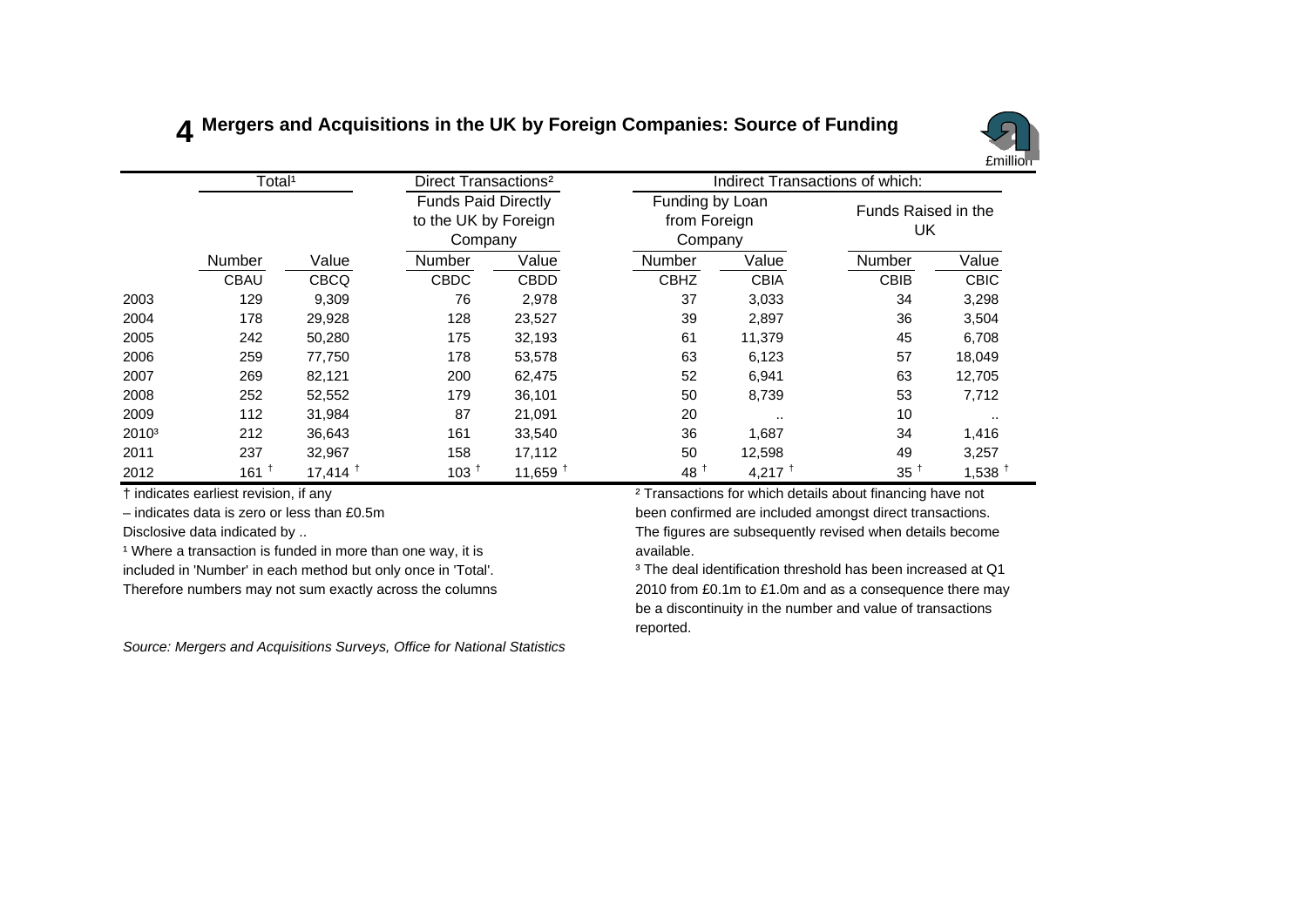## **5 Disposals in the UK by Foreign Companies: Funds Realised**



|                   | Total <sup>1</sup> |             | Direct Transactions <sup>2</sup> |                                                 | <b>Indirect Transactions of which:</b> |                                        |                                    |             |  |  |
|-------------------|--------------------|-------------|----------------------------------|-------------------------------------------------|----------------------------------------|----------------------------------------|------------------------------------|-------------|--|--|
|                   |                    |             |                                  | <b>Funds Paid Directly</b><br>to Foreign Parent |                                        | Repayment of Loan<br>to Foreign Parent | <b>Funds Retained in</b><br>the UK |             |  |  |
|                   | Number             | Value       | <b>Number</b>                    | Value                                           | Number                                 | Value                                  | Number                             | Value       |  |  |
|                   | <b>CBAW</b>        | <b>CBDB</b> | <b>CBID</b>                      | <b>CBIE</b>                                     | <b>CBIF</b>                            | <b>CBIG</b>                            | <b>CBIH</b>                        | <b>CBII</b> |  |  |
| 2003              | 55                 | 3,620       | 39                               | 994                                             | $\sim$                                 | $\cdots$                               |                                    | $\cdots$    |  |  |
| 2004              | 54                 | 5,514       | 38                               | 3,564                                           | 9                                      | 369                                    | 17                                 | 1,581       |  |  |
| 2005              | 61                 | 8,387       | 47                               | 4,659                                           | 10                                     | 1,488                                  | 17                                 | 2,240       |  |  |
| 2006              | 55                 | 14,208      | 39                               | 6,246                                           | 12                                     | 1,923                                  | 15                                 | 6,039       |  |  |
| 2007              | 66                 | 7,524       | 49                               | 4,038                                           | 10                                     | 226                                    | 25                                 | 3,260       |  |  |
| 2008              | 49                 | 5,139       | 29                               | 1,485                                           | 9                                      | 682                                    | 15                                 | 2,972       |  |  |
| 2009              | 38                 | 7,820       | 32                               | 6,572                                           |                                        |                                        |                                    | 1,248       |  |  |
| 2010 <sup>3</sup> | 58                 | 9,891       | 43                               | 4,961                                           | 5                                      | 928                                    | 15                                 | 4,002       |  |  |
| 2011              | 69                 | 11,748      | 49                               | 8,589                                           | 9                                      | 1,190                                  | 22                                 | 1,969       |  |  |
| 2012              | 27 <sup>†</sup>    | $\cdots$    | 23 <sup>2</sup>                  | $5,821$ <sup>+</sup>                            | $\cdot$ .                              |                                        | 6                                  | 96          |  |  |

 $\rm ^1$  Where a transaction is funded in more than one way, it is  $\rm ^2$  available.

*Source: Mergers and Acquisitions Surveys, Office for National Statistics*

† indicates earliest revision, if any ² Transactions for which details about financing have not – indicates data is zero or less than £0.5m been confirmed are included amongst direct transactions. Disclosive data indicated by .. The figures are subsequently revised when details become available.

included in 'Number' in each method but only once in 'Total'. <sup>3</sup> The deal identification threshold has been increased at Q1 Therefore numbers may not sum exactly across the columns 2010 from £0.1m to £1.0m and as a consequence there may be a discontinuity in the number and value of transactions reported.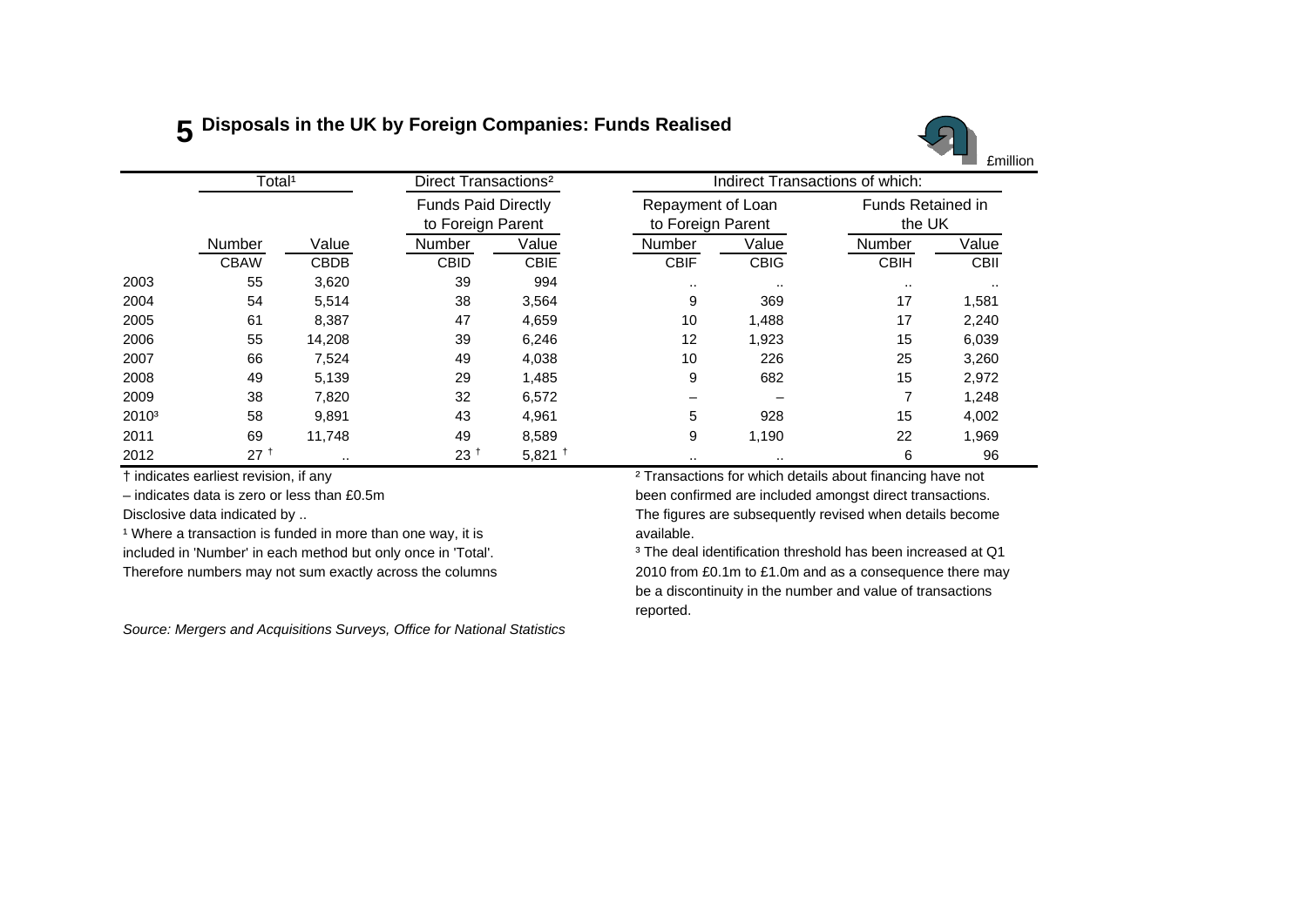## **6A Area Analysis of Acquisitions Abroad by UK Companies**



|                   | <b>World Total</b>    |                     | EU <sup>1</sup> |                      | Other Europe     |                  | <b>Europe Total</b>      |                      | <b>USA</b>        |                      |
|-------------------|-----------------------|---------------------|-----------------|----------------------|------------------|------------------|--------------------------|----------------------|-------------------|----------------------|
|                   | Number                | Value               | Number          | Value                | Number           | Value            | Number                   | Value                | Number            | Value                |
|                   | CBAQ                  | CBBI                | CBAY            | CBAZ                 | HCK3             | HCK4             | HCJ3                     | HCJ4                 | CBBA              | CBBB                 |
| 2005              | 365                   | 32,732              | 157             | 5,056                | 18               | 1,766            | 175                      | 6,822                | 112               | 15,683               |
| 2006              | 405                   | 37,412              | 131             | 12,966               | 39               | 5,962            | 170                      | 18,928               | 138               | 7,348                |
| 2007              | 441                   | 57,814              | 170             | 7,397                | 29               | 1,062            | 199                      | 8,459                | 115               | 21,676               |
| 2008              | 298                   | 29,670              | 102             | 13,613               | 29               | 1,720            | 131                      | 15,333               | 88                | 7,244                |
| 2009              | 118                   | 10,148              | 36              | 1,800                | 8                | 169              | 44                       | 1,969                | 34                | 3,250                |
| 2010 <sup>2</sup> | 199                   | 12,414              | 66              | 2,979                | 18               | 471              | 84                       | 3,450                | 53                | 6,223                |
| 2011              | 286                   | 50,234              | 75              | 20,666               | 29               | 2,760            | 104                      | 23,426               | 83                | 9,342                |
| 2012              | 122 <sup>†</sup>      | 17,933 <sup>†</sup> | 34              | 7,932                | 12 <sup>†</sup>  | $842 +$          | 46 +                     | $8,774$ <sup>+</sup> | 41 <sup>†</sup>   | $5,384$ <sup>+</sup> |
|                   | <b>Other Americas</b> |                     | Americas Total  |                      | Asia             |                  | Australasia &<br>Oceania |                      | Africa            |                      |
|                   | Number                | Value               | Number          | Value                | Number           | Value            | Number                   | Value                | Number            | Value                |
|                   | HCL3                  | HCL4                | HCM3            | HCM4                 | HCN <sub>3</sub> | HCN4             | HCO <sub>3</sub>         | HCO <sub>4</sub>     | HCP3              | HCP4                 |
| 2005              | 28                    | 3,957               | 140             | 19,640               | 26               | 2,893            | 14                       | 738                  | 8                 | 2,639                |
| 2006              | 25                    | $\ddotsc$           | 163             | $\cdot$ .            | 37               | 1,643            | 14                       | 692                  | 21                | $\ddotsc$            |
| 2007              | 38                    | 25,040              | 153             | 46,716               | 35               | 422              | 28                       | 1,306                | 26                | 911                  |
| 2008              | 17                    | 394                 | 105             | 7,638                | 29               | 809              | 22                       | 5,224                | 11                | 666                  |
| 2009              | $\overline{7}$        | 1,746               | 41              | 4,996                | 14               | 964              | 13                       | 609                  | 6                 | 1,610                |
| 2010 <sup>2</sup> | 20                    | 918                 | 73              | 7,141                | 16               | 630              | 19                       | 667                  | $\overline{7}$    | 526                  |
| 2011              | 30                    | 2,410               | 113             | 11,752               | 33               | 6,807            | 16                       | 7,666                | 19                | 583                  |
| 2012              | 18 <sup>†</sup>       | $2,640 +$           | 59 <sup>†</sup> | $8,024$ <sup>+</sup> | 7 <sup>†</sup>   | 458 <sup>†</sup> | 5 <sup>†</sup>           | $\ddot{\phantom{a}}$ | $5^{\frac{1}{2}}$ |                      |

## **6D Area Analysis of Disposals Abroad by UK Companies**

|                   |             |                       |                  |                      |                  |                      |                  |                          |                  | £million             |
|-------------------|-------------|-----------------------|------------------|----------------------|------------------|----------------------|------------------|--------------------------|------------------|----------------------|
|                   | World Total |                       | EU <sup>1</sup>  |                      | Other Europe     |                      | Europe Total     |                          | <b>USA</b>       |                      |
|                   | Number      | Value                 | Number           | Value                | Number           | Value                | Number           | Value                    | Number           | Value                |
|                   | CBAS        | CBBT                  | CBBJ             | <b>CBBK</b>          | HCK <sub>5</sub> | HCK <sub>6</sub>     | HCJ5             | HCJ6                     | CBBL             | CBBM                 |
| 2005              | 110         | 12,668                | 47               | 2,059                | 11               | 109                  | 58               | 2,168                    | 24               | 7,033                |
| 2006              | 89          | 21,214                | 33               | 3,198                |                  | 2,019                | 40               | 5,217                    | 25               | 7,273                |
| 2007              | 104         | 10,221                | 44               | 3,583                | 6                | 1,032                | 50               | 4,615                    | 28               | 4,654                |
| 2008              | 71          | 12,062                | 30               | 3,598                | $\overline{2}$   | $\ddotsc$            | 32               | $\ddotsc$                | 22               | 6,197                |
| 2009              | 37          | 5,101                 | 15               | 2,134                | 3                | 64                   | 18               | 2,198                    | $\overline{7}$   | 1,277                |
| 2010 <sup>2</sup> | 73          | 11,411                | 27               | 1,529                | 5                | 263                  | 32               | 1,792                    | 15               | 7,465                |
| 2011              | 80          | 14,111                | 32               | 4,857                | $\overline{4}$   | 57                   | 36               | 4,914                    | 18               | 4,715                |
| 2012              | $40^+$      | $\ddotsc$             | $\ddotsc$        | $\ldots$             | $\ldots$         | $\ddotsc$            | 17 <sup>†</sup>  | $2,764$ <sup>+</sup>     | 7 <sup>†</sup>   | $1,038$ <sup>+</sup> |
|                   |             | <b>Other Americas</b> |                  | Americas Total       |                  | Asia                 |                  | Australasia &<br>Oceania |                  | Africa               |
|                   | Number      | Value                 | Number           | Value                | Number           | Value                | Number           | Value                    | Number           | Value                |
|                   | HCL5        | HCL6                  | HCM <sub>5</sub> | HCM6                 | HCN <sub>5</sub> | HCN <sub>6</sub>     | HCO <sub>5</sub> | HCO <sub>6</sub>         | HCP <sub>5</sub> | HCP6                 |
| 2005              | 2           | $\cdots$              | 26               | $\cdot\cdot$         | 12               | 760                  | 5                | $\ddotsc$                | 9                | 460                  |
| 2006              | 10          | $\ddotsc$             | 35               | $\ddotsc$            | 9                | 8,085                | 4                | 14                       |                  | $\ddotsc$            |
| 2007              | 10          | 195                   | 38               | 4,849                | 8                | 195                  | 3                | 533                      | 5                | 29                   |
| 2008              | 6           | 1,033                 | 28               | 7,230                | 7                | 388                  | 2                | 234                      | 2                |                      |
| 2009              | 2           | 536                   | 9                | 1,813                | 3                | $\ddotsc$            | 3                | 1,002                    |                  | $\cdot$              |
| 2010 <sup>2</sup> | 4           | 897                   | 19               | 8,362                | 11               | 117                  | 5                | 609                      | 6                | 531                  |
| 2011              | 9           | 1,559                 | 27               | 6,274                | 10               |                      | 5                | $\ddotsc$                | 2                | $\cdot$              |
| 2012              | 6           | 2,189                 | 13 <sup>†</sup>  | $3,227$ <sup>+</sup> | 2 <sup>†</sup>   | $1,220$ <sup>1</sup> | 3 <sup>†</sup>   | $\cdot$ .                | 6                | 46                   |

† indicates earliest revision, if any ¹ From 1 January 2007, figures for the European Union

– indicates data is zero or less than £0.5m include Bulgaria and Romania.

**Source: Mergers and Acquisitions Surveys, Office for National Statistics** 

and burguing the international basis been increased at Q1 2010 from £0.1m to £1.0m and as a consequence there may be a discontinuity in the number and value of transactions<br>reported.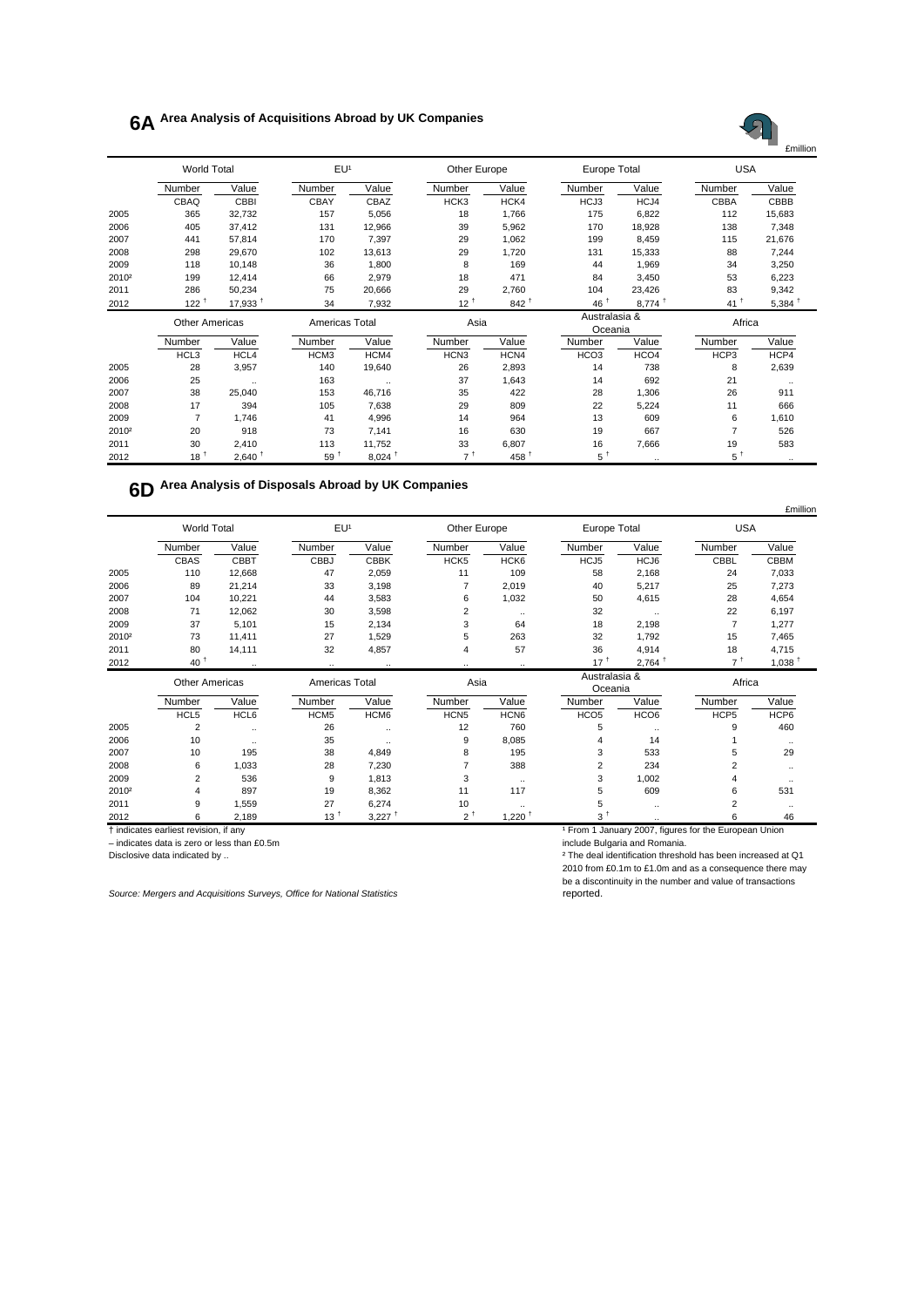## **7A Area Analysis of Acquisitions in the UK by Foreign Companies**



| <u>_</u>          |                       | $ + +$ | ັ              | v, v, v               | - -    | $1.00 +$  | $\mathbf{r}$             | $\tau, \nu$      |        | v, v             |
|-------------------|-----------------------|--------|----------------|-----------------------|--------|-----------|--------------------------|------------------|--------|------------------|
|                   | <b>Other Americas</b> |        | Americas Total |                       | Asia   |           | Australasia &<br>Oceania |                  | Africa |                  |
|                   | Number                | Value  | Number         | Value                 | Number | Value     | Number                   | Value            | Number | Value            |
|                   | HCK7                  | HCK8   | HCL7           | HCL8                  | HCM7   | HCM8      | HCN7                     | HCN <sub>8</sub> | HCO7   | HCO <sub>8</sub> |
| 2005              | 14                    | 6126   | 87             | 17867                 | 22     | $\ddotsc$ | 17                       | 3589             |        |                  |
| 2006              | 14                    | 3268   | 98             | 10874                 | 24     | 14017     | 13                       | $\cdots$         | 5      | $\cdot$          |
| 2007              | 28                    | 5245   | 107            | 19515                 | 19     | 15490     | 13                       | 6900             |        | 320              |
| 2008              | 16                    | 9,307  | 90             | 17.576                | 26     | 4,839     |                          |                  |        |                  |
| 2009              | 14                    | 886    | 45             | 12.480                | 12     | 199       | 4                        | 89               |        |                  |
| 2010 <sup>2</sup> | 30                    | 5.156  | 115            | 24.280                | 16     | 4.210     | 3                        | 14               |        | 204              |
| 2011              | 22                    | 1.690  | 109            | 23.179                | 18     | 1,367     | 14                       | 762              | 4      | 26               |
| 2012              | 21 <sup>1</sup>       | 4.256  | 71             | $10.473$ <sup>+</sup> | 12     | 2.277     |                          |                  |        |                  |

## **7D Area Analysis of Disposals in the UK by Foreign Companies**

|                   |                    |                  |                |                      |        |                      |                  |                          |                      | £millior    |  |
|-------------------|--------------------|------------------|----------------|----------------------|--------|----------------------|------------------|--------------------------|----------------------|-------------|--|
|                   | <b>World Total</b> |                  |                | EU <sup>1</sup>      |        | Other Europe         |                  | Europe Total             |                      | <b>USA</b>  |  |
|                   | Number             | Value            | Number         | Value                | Number | Value                | Number           | Value                    | Number               | Value       |  |
|                   | <b>CBAW</b>        | CBDB             | <b>CBCR</b>    | <b>CBCS</b>          | HCJ9   | HCK <sub>2</sub>     | HC <sub>19</sub> | HCJ2                     | CBCT                 | <b>CBCU</b> |  |
| 2005              | 61                 | 8,387            | 27             | 1,873                | 8      | 516                  | 35               | 2,389                    | 15                   | 4,736       |  |
| 2006              | 55                 | 14,208           | 16             | 8,670                | 5      | $\ddotsc$            | 21               | $\ddotsc$                | 22                   | 1,953       |  |
| 2007              | 66                 | 7,524            | 12             | 2,851                | 4      | $\ddotsc$            | 16               | $\ddotsc$                | 31                   | 3,063       |  |
| 2008              | 49                 | 5,139            | 18             | 2,628                | 9      | 447                  | 27               | 3,075                    | 12                   | 1,359       |  |
| 2009              | 38                 | 7,820            | 12             | 1,370                | 6      | $\ddotsc$            | 18               | $\ddotsc$                | 10                   | 4,648       |  |
| 2010 <sup>2</sup> | 58                 | 9,891            | 19             | 6,722                | 10     | 271                  | 29               | 6,993                    | 15                   | 1,216       |  |
| 2011              | 69                 | 11,748           | 26             | 6,539                | 9      | 394                  | 35               | 6,933                    | 18                   | 2,993       |  |
| 2012              | $27^+$             | $\ldots$         | $11^+$         | $1,054$ <sup>†</sup> |        | $\ddotsc$            | 18 <sup>†</sup>  | $\ddotsc$                | 4                    | $\ddotsc$   |  |
|                   | Other Americas     |                  |                | Americas Total       |        | Asia                 |                  | Australasia &<br>Oceania |                      | Africa      |  |
|                   | Number             | Value            | Number         | Value                | Number | Value                | Number           | Value                    | Number               | Value       |  |
|                   | HCK9               | HCL <sub>2</sub> | HCL9           | HCM <sub>2</sub>     | HCM9   | HCN <sub>2</sub>     | HCN9             | HCO <sub>2</sub>         | HCO <sub>9</sub>     | HCP2        |  |
| 2005              | 3                  |                  | 18             | 4,736                | 3      | $\ddotsc$            |                  | 1,242                    |                      |             |  |
| 2006              | 3                  | 1,703            | 25             | 3,656                | 6      | 204                  | 2                |                          |                      |             |  |
| 2007              | 13                 | 701              | 44             | 3,764                | 5      | $\ddotsc$            |                  |                          |                      |             |  |
| 2008              | 4                  | $\ddotsc$        | 16             | $\cdot$              | 3      | $\ddotsc$            |                  | $\ddot{\phantom{a}}$     | 2                    | 93          |  |
| 2009              | 4                  | 42               | 14             | 4,690                | 2      |                      |                  |                          | 3                    |             |  |
| 2010 <sup>2</sup> | 8                  | 642              | 23             | 1,858                | 3      | 1,033                | 3                | 7                        |                      |             |  |
| 2011              | 6                  | 687              | 24             | 3,680                | 8      | $\ddotsc$            | 2                |                          |                      |             |  |
| 2012              | 3                  | $\ddotsc$        | $\overline{7}$ | 3,601                |        | $\ddot{\phantom{0}}$ |                  |                          | $\ddot{\phantom{a}}$ |             |  |

 $-$  indicates data is zero or less than £0.5m

† indicates earliest revision, if any and the state of the European Union indicates earliest revision, if any  $\frac{1}{2}$  From 1 January 2007, figures for the European Union include Bulgaria and Romania.

Disclosive data indicated by .. **The deal identification threshold has been increased at Q1** and the structure of the deal identification threshold has been increased at Q1 2010 from £0.1m to £1.0m and as a consequence there may be a discontinuity in the number and value of transactions reported.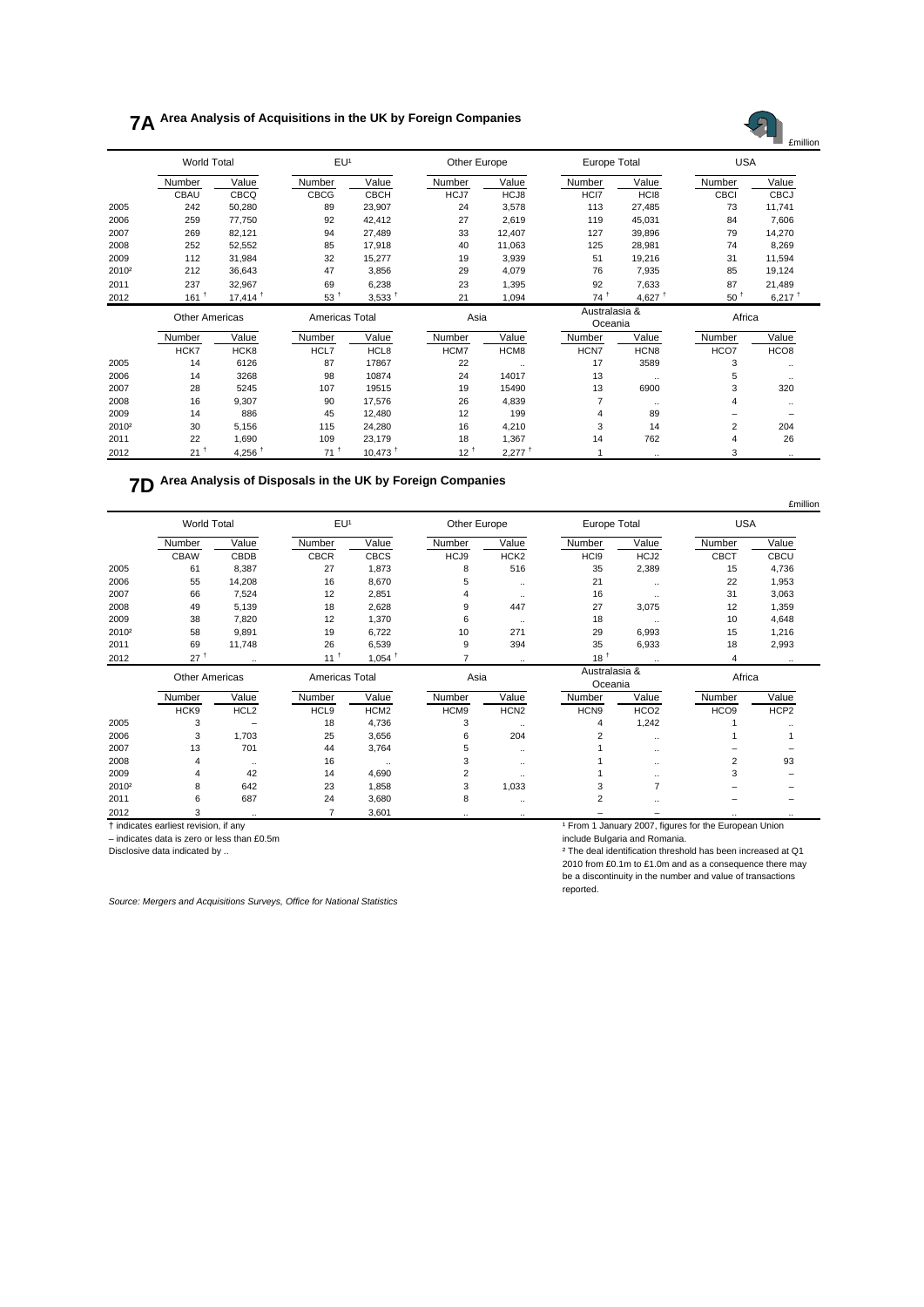

Number Value Number Value Number ValueValue AIHA DUCM DWVH HIKB DWVL HIKC**HIKC Annual**2003 558 18,679 392 10,954 166 7,725 2004 741 31,408 577 22,882 164 8,526 2005 769 25,134 604 16,276 165 8,858 2006 779 28,511 628 20,180 151 8,331 2007 869 26,778 698 19,779 171 6,999 2008 558 36,469 445 33,469 113 3,000 2009 286 12,195 198 11,455 88 740 2010¹ 325 12,605 243 7,775 82 4,830 2011 373 8,089 276 5,265 97 2,824 2012 266 3,413 216 2,536 50 877 **Quarterly** 2009 Q2 59 729 41 579 18 150150 2009 Q3 62 1,886 43 1,652 19 234 2009 Q4 77 1,374 55 1,152 22 222 £million Total of all Mergers and **Acquisitions** Mergers and Acquisitions of Independent Companies Sales of Subsidiaries between Company Groups 2010 Q1<sup>1</sup> 67 1,361 50 825 17 536 2010 Q2 95 2,032 70 1,272 25 760 2010 Q3 80 2,949 58 2,017 22 932 2010 Q4 83 6,263 65 3,661 18 2,602 2011 Q1 76 1,500 51 829 25 671 2011 Q2 94 3,346 75 2,571 19 775 2011 Q3 97 1,452 71 941 26 511 2011 Q4 106 1,791 79 924 27 867 2012 Q1 62 1,070 49 871 13 199 2012 Q2 81<sup>+</sup>  $\begin{array}{ccc} 1^{\text{+}} & 1.041^{\text{+}} & 65 & 695^{\text{+}} & 16^{\text{+}} & 346^{\text{+}} \end{array}$ 2012 Q3 62 610 55<sup>+</sup>  $5^{\texttt{+}}$  510 7 100 2012 Q4 61 692 47 460 14 232232 2013 Q1 24 1,045 17 531 7 514 † indicates earliest revision, if any and the state of the deal identification threshold has been increased from

– indicates data is zero or less than £0.5m Q1 2010 from £0.1m to £1.0m and as a consequence there Disclosive data indicated by .. https://www.may be a discontinuity in the number and value of transactions reported.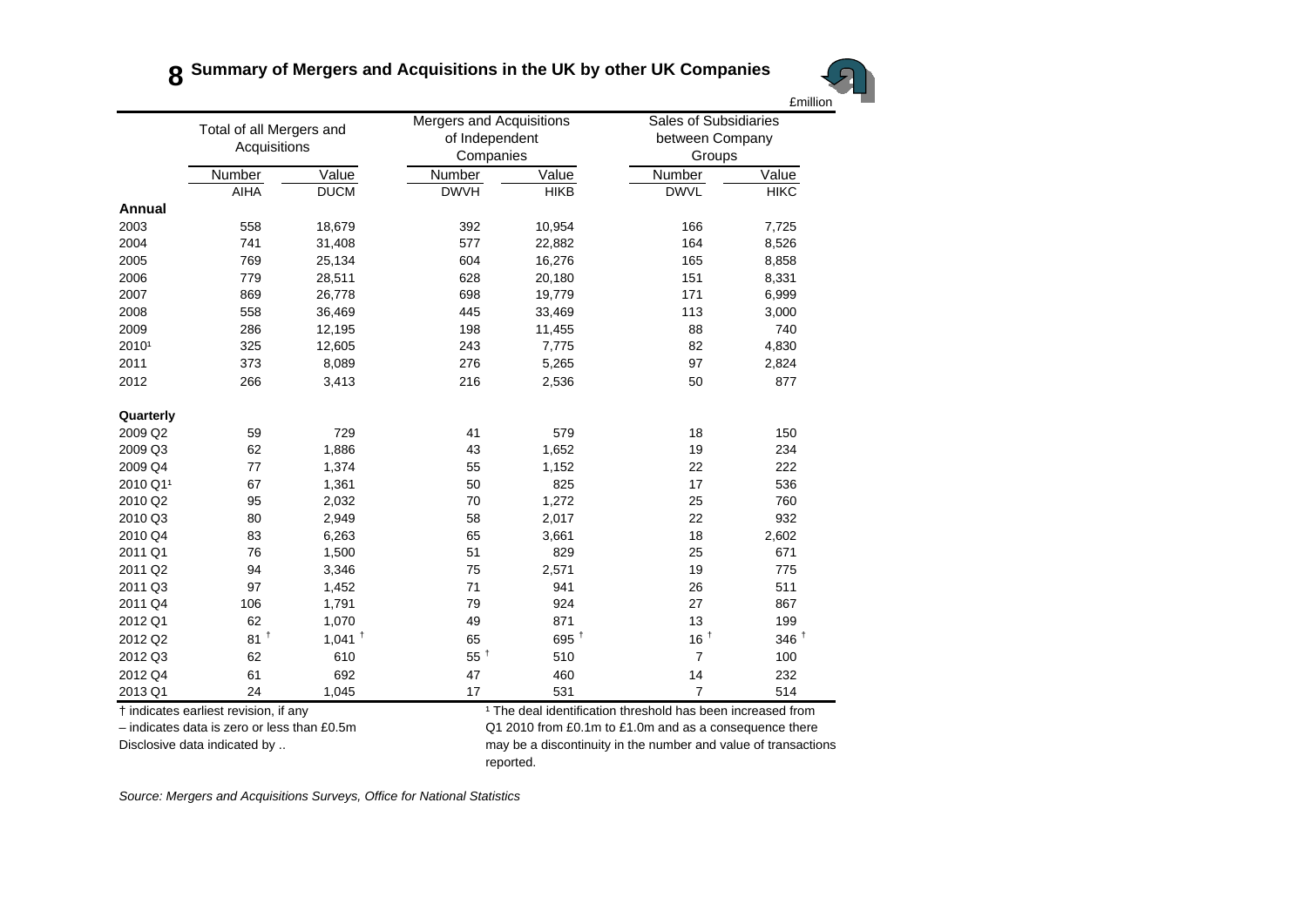### **9 Mergers and Acquisitions in the UK by other UK Companies: Category of Expenditure**



|           |                      |                          |                             |                                              |                                                           |              |                                 | <b>£million</b>                              |
|-----------|----------------------|--------------------------|-----------------------------|----------------------------------------------|-----------------------------------------------------------|--------------|---------------------------------|----------------------------------------------|
|           |                      |                          | Expenditure                 |                                              |                                                           |              | Percentage of Expenditure       |                                              |
|           | Total                | Independent<br>Companies | Cash<br><b>Subsidiaries</b> | Issues of<br>Ordinary<br>Shares <sup>2</sup> | Issues of<br>Fixed<br>Interest<br>Securities <sup>2</sup> | Cash         | Issues of<br>Ordinary<br>Shares | Issues of<br>Fixed<br>Interest<br>Securities |
|           | <b>DUCM</b>          | <b>DWVW</b>              | <b>DWVX</b>                 | <b>AIHD</b>                                  | AIHE                                                      | <b>DWVY</b>  | <b>DWVZ</b>                     | <b>DWWA</b>                                  |
| Annual    |                      |                          |                             |                                              |                                                           |              |                                 |                                              |
| 2003      | 18,679               | 8,956                    | 7,183                       | 1,667                                        | 873                                                       | 86           | 9                               | 5                                            |
| 2004      | 31,408               | 12,080                   | 7,822                       | 10,338                                       | 1,168                                                     | 63           | 33                              | 4                                            |
| 2005      | 25,134               | 13,425                   | 8,510                       | 2,768                                        | 431                                                       | 87           | 11                              | $\overline{c}$                               |
| 2006      | 28,511               | $\ddotsc$                | 8,131                       | $\cdot$ .                                    | 335                                                       | $\cdot\cdot$ | $\ddotsc$                       | $\mathbf 2$                                  |
| 2007      | 26,778               | 13,671                   | 6,507                       | 4,909                                        | 1,691                                                     | 76           | 18                              | 6                                            |
| 2008      | 36,469               | 31,333                   | 2,851                       | 1,910                                        | 375                                                       | 94           | 5                               | 1                                            |
| 2009      | 12,195               | 2,937                    | 709                         | 8,435                                        | 114                                                       | 30           | 69                              | 1                                            |
| 20101     | 12,605               | 6,175                    | 4,520                       | 1,560                                        | 350                                                       | 85           | 12                              | 3                                            |
| 2011      | 8,089                | 4,432                    | 2,667                       | 719                                          | 271                                                       | 87           | 10                              | 4                                            |
| 2012      | $3,413$ <sup>+</sup> | $1,937$ <sup>+</sup>     | 789 +                       | 419 $†$                                      | 268 <sup>†</sup>                                          | 82           | 10                              | 8                                            |
| Quarterly |                      |                          |                             |                                              |                                                           |              |                                 |                                              |
| 2009 Q2   | 729                  | 130                      | 150                         | 437                                          | 12                                                        | 38           | 60                              | $\overline{2}$                               |
| 2009 Q3   | 1,886                | 1,409                    | 214                         | 254                                          | 9                                                         | 87           | 13                              |                                              |
| 2009 Q4   | 1,374                | 1,066                    | 217                         | 45                                           | 46                                                        | 94           | 3                               | 3                                            |
| 2010 Q11  | 1,361                | 765                      | 525                         | 58                                           | 13                                                        | 95           | 4                               | $\mathbf{1}$                                 |
| 2010 Q2   | 2,032                | 986                      | 714                         | 275                                          | 57                                                        | 83           | 14                              | 3                                            |
| 2010 Q3   | 2,949                | 1,165                    | 814                         | 839                                          | 131                                                       | 68           | 28                              | $\overline{\mathbf{4}}$                      |
| 2010 Q4   | 6,263                | 3,259                    | 2,467                       | 388                                          | 149                                                       | 92           | 6                               | $\mathbf 2$                                  |
| 2011 Q1   | 1,500                | 552                      | 651                         | 240                                          | 57                                                        | 80           | 16                              | 4                                            |
| 2011 Q2   | 3,346                | 2,355                    | 704                         | 204                                          | 83                                                        | 92           | $\,6\,$                         | $\mathbf 2$                                  |
| 2011 Q3   | 1,452                | 828                      | 462                         | 75                                           | 87                                                        | 89           | 5                               | 6                                            |
| 2011 Q4   | 1,791                | 697                      | 850                         | 200                                          | 44                                                        | 87           | 11                              | $\overline{2}$                               |
| 2012 Q1   | 1,070                | 518                      | 199                         | 323                                          | 30                                                        | 67           | 30                              | 3                                            |
| 2012 Q2   | $1,041$ <sup>+</sup> | $575$ <sup>+</sup>       | 269 +                       | 54                                           | 143                                                       | 81           | 5                               | 14                                           |
| 2012 Q3   | 610                  | 409                      | 100                         | 8 <sup>†</sup>                               | 93                                                        | 84           | $\mathbf{1}$                    | 15                                           |
| 2012 Q4   | 692                  | 435                      | 221                         | 34                                           | 2 <sup>†</sup>                                            | 95           | 5                               |                                              |
| 2013 Q1   | 1,045                | 512                      | 512                         | $\ldots$                                     | $\ldots$                                                  | $\ldots$     | $\ldots$                        |                                              |

† indicates earliest revision, if any ¹ The deal identification threshold has been increased from Q1 2010 from £0.1m to £1.0m

Disclosive data indicated by .. The control of the control of the proof reported.

– indicates data is zero or less than £0.5m and as a consequence there may be a discontinuity in the number and value of transactions

² Issued to the vendor company as payment.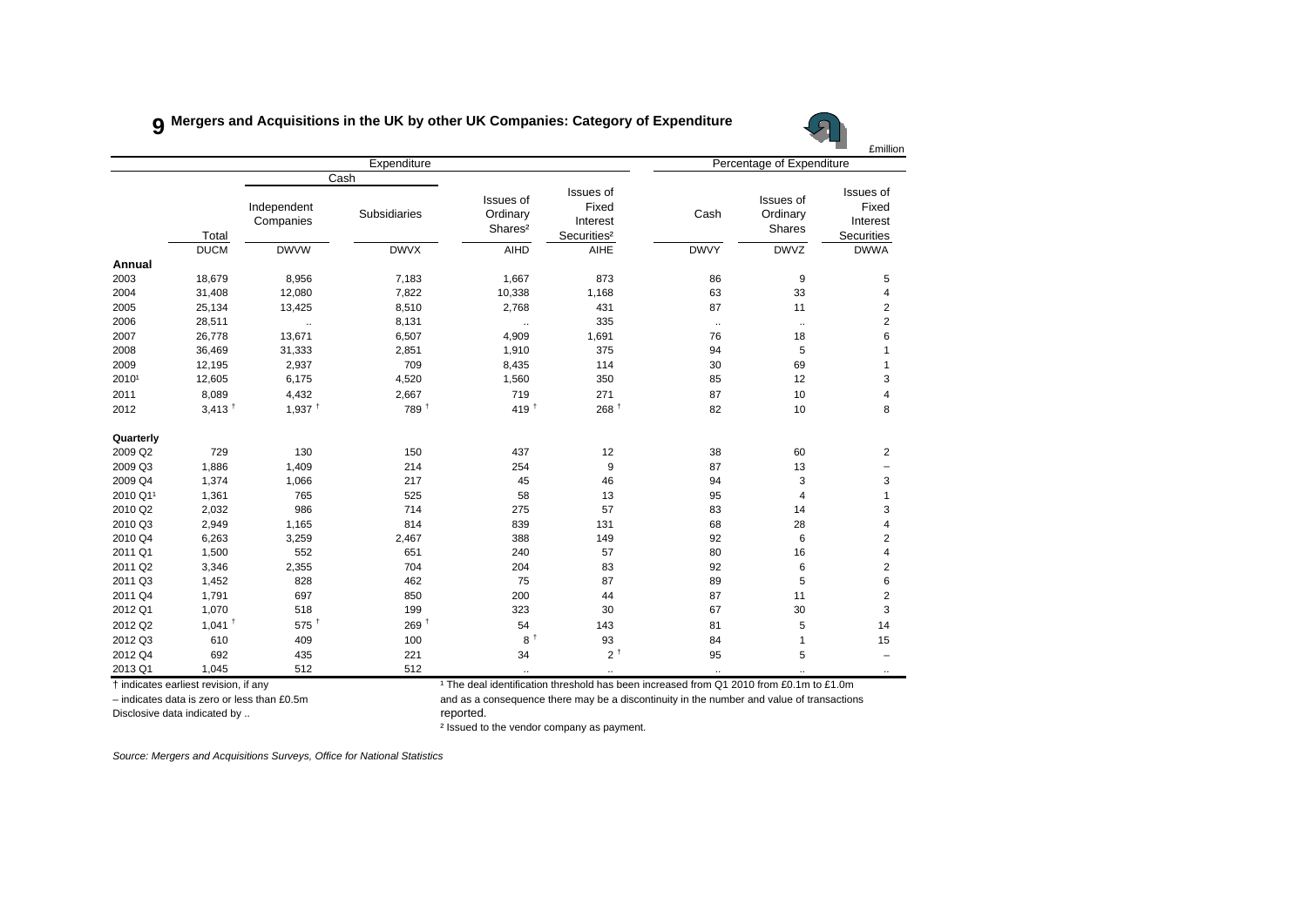## **10 Summary of Net Cross-Border Acquisitions and Disposals**



|                      | <b>Net Transactions</b><br>Abroad by UK<br>Companies |                      | Net Transactions in the | UK by Foreign<br>Companies <sup>1</sup> | Net Cross-Border<br>Transactions involving<br><b>UK Companies</b> |                      |  |
|----------------------|------------------------------------------------------|----------------------|-------------------------|-----------------------------------------|-------------------------------------------------------------------|----------------------|--|
|                      | Number                                               | Value                | Number                  | Value                                   | Number                                                            | Value                |  |
| Annual               |                                                      |                      |                         |                                         |                                                                   |                      |  |
| 2003                 | 107                                                  | 12,113               | 74                      | 5,689                                   | 33                                                                | 6,424                |  |
| 2004                 | 187                                                  | 13,224               | 124                     | 24,414                                  | 63                                                                | $-11,190$            |  |
| 2005                 | 255                                                  | 20,064               | 181                     | 41,893                                  | 74                                                                | $-21,829$            |  |
| 2006                 | 316                                                  | 16,198               | 204                     | 63,542                                  | 112                                                               | $-47,344$            |  |
| 2007                 | 337                                                  | 47,593               | 203                     | 74,597                                  | 134                                                               | $-27,004$            |  |
| 2008                 | 227                                                  | 17,608               | 203                     | 47,413                                  | 24                                                                | $-29,805$            |  |
| 2009                 | 81                                                   | 5,047                | 74                      | 24,164                                  | $\overline{7}$                                                    | $-19,117$            |  |
| 2010 <sup>2</sup>    | 126                                                  | 1,003                | 154                     | 26,752                                  | $-28$                                                             | $-25,749$            |  |
| 2011                 | 206                                                  | 36,123               | 168                     | 21,219                                  | 38                                                                | 14,904               |  |
| 2012                 | 82                                                   |                      | 134                     |                                         | $-52$                                                             |                      |  |
| Quarterly            |                                                      |                      |                         |                                         |                                                                   |                      |  |
| 2009 Q2              | 25                                                   | 2,085                | 11                      | 409                                     | 14                                                                | 1,676                |  |
| 2009 Q3              | 21                                                   |                      | 20                      | 1,219                                   | 1                                                                 |                      |  |
| 2009 Q4              | 31                                                   | $\ddot{\phantom{a}}$ | 21                      | 12,339                                  | 10                                                                |                      |  |
| 2010 Q1 <sup>2</sup> | 17                                                   | $-1,763$             | 46                      | 14,039                                  | $-29$                                                             | $-15,802$            |  |
| 2010 Q2              | 31                                                   | 1,427                | 33                      | 1,749                                   | $-2$                                                              | $-322$               |  |
| 2010 Q3              | 36                                                   | 1,119                | 40                      | 8,957                                   | $-4$                                                              | $-7,838$             |  |
| 2010 Q4              | 42                                                   | 220                  | 35                      | 2,007                                   | $\overline{7}$                                                    | $-1,787$             |  |
| 2011 Q1              | 52                                                   | 16,580               | 39                      | 4,840                                   | 13                                                                | 11,740               |  |
| 2011 Q2              | 56                                                   | 7,872                | 53                      | 3,610                                   | 3                                                                 | 4,262                |  |
| 2011 Q3              | 55                                                   | 3,196                | 51                      | 3,221                                   | $\overline{4}$                                                    | $-25$                |  |
| 2011 Q4              | 43                                                   | 8,475                | 25                      | 9,548                                   | 18                                                                | $-1,073$             |  |
| 2012 Q1              | 17                                                   | $-1,350$             | 43                      |                                         | $-26$                                                             | $\ddot{\phantom{a}}$ |  |
| 2012 Q2              | 27                                                   | 4,868                | 41                      | $\ddot{\phantom{a}}$                    | $-14$                                                             |                      |  |
| 2012 Q3              | 14                                                   | 7,599                | 35                      |                                         | $-21$                                                             | ٠.                   |  |
| 2012 Q4              | 24                                                   |                      | 15                      | 737                                     | 9                                                                 |                      |  |
| 2013 Q1              | $\overline{7}$                                       |                      | 9                       | 3,120                                   | $-2$                                                              | $\ddot{\phantom{a}}$ |  |

† indicates earliest revision, if any ¹ Includes acquisitions by foreign companies

– indicates data is zero or less than £0.5m routed through their UK subsidiary companies Disclosive data indicated by ..  $\qquad \qquad \qquad$   $\qquad \qquad$  The deal identification threshold has been increased at Q1 2010 from £0.1m to £1.0m and as a consequence there may be a discontinuity in the number and value of transactions reported.